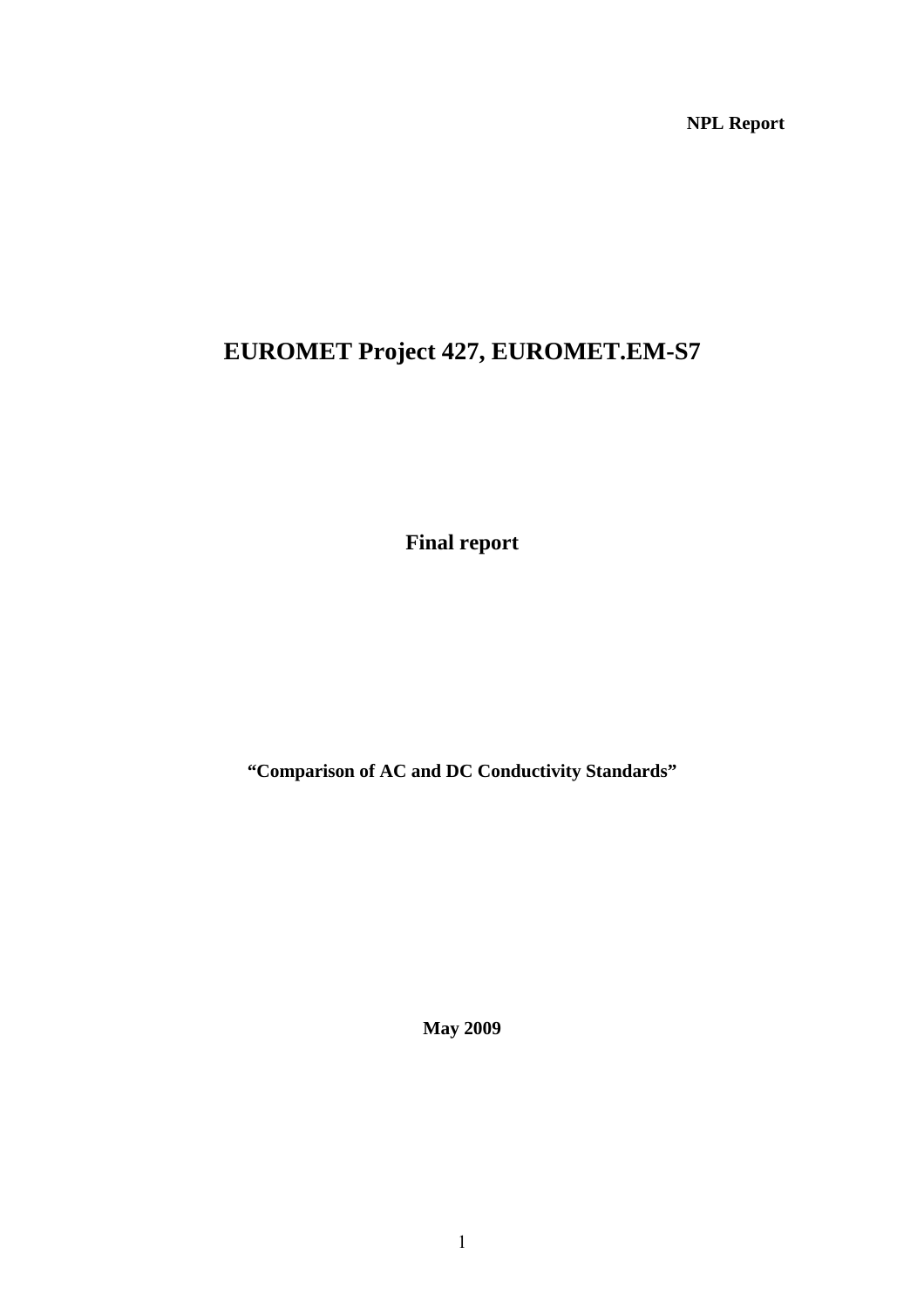## Table of contents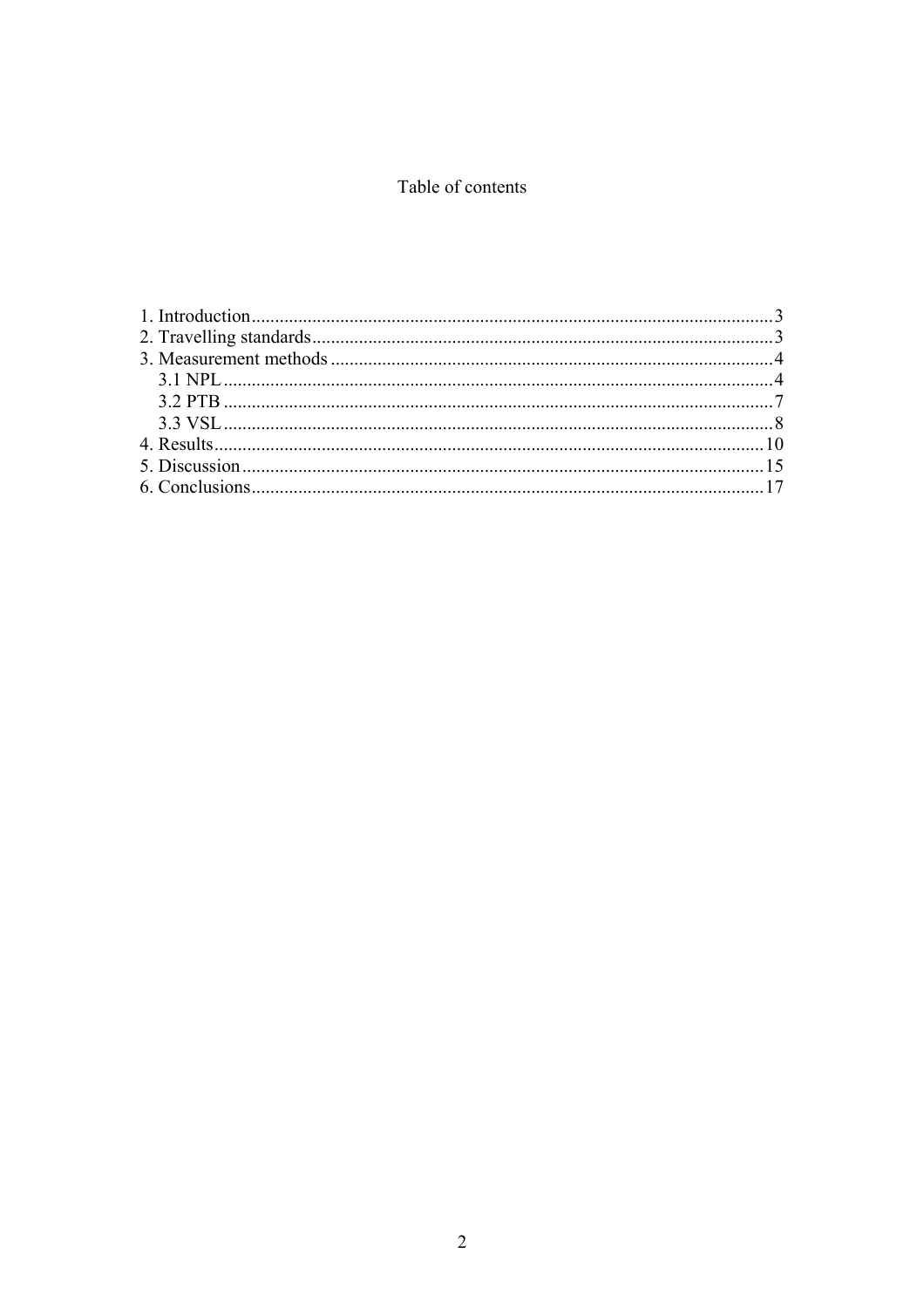## <span id="page-2-0"></span>**1. Introduction**

This project is closely related to the EC project 'Conductivity' which started in October 2000, where one objective was to establish agreement between existing and new DC and AC methods of conductivity measurement. After delays in receiving results and uncertainties the status of the comparison for Euromet project 427 was reviewed in December 2008 with an aim of finalising the report in 2009.

Towards the end of 2008 UME were asked to check the values they submitted in 2004. The following was received in an email dated 20/2/2009.

"We checked out our results but we could not interpret some parts of them. So, we decided to withdraw from the comparison. In addition, we will temporarily suspend the dc conductivity measurement from the CMC table."

NPL, PTB and VSL agree to the withdrawal of UME as long as their CMC entry is suspended.

Boeing never provided uncertainties so their results have not been included.

See Appendix 1 for typical uncertainty budgets.

See Appendix 2 for the comparison protocol.

## **2. Travelling standards**

2.1 Description: Four bar test specimens and four block test specimens have been produced as travelling standards. They have been carefully machined to avoid work hardening and they have been finished by diamond turning to provide a good finish and the minimum variation in dimensions.

The test specimen details are given in the following table:

| Specimen<br>Material      | Bar size        | <b>Block</b> size | Bar and block<br>thickness | Approximate<br>conductivity at |
|---------------------------|-----------------|-------------------|----------------------------|--------------------------------|
|                           | (mm             | (mm)              | (mm)                       | $20 °C$ (MS/m)                 |
|                           |                 |                   |                            |                                |
| Aluminium                 | $600 \times 80$ | 80 x 80           | 10                         | 36                             |
|                           |                 |                   |                            |                                |
| Aluminium<br>Alloy        | $600 \times 80$ | 80 x 80           | 10                         | 22                             |
|                           |                 |                   |                            |                                |
| Nordic gold<br>(optional) | $300 \times 40$ | 80 x 80           | 10                         | 9                              |
|                           |                 |                   |                            |                                |
| Titanium                  | $600 \times 80$ | 80 x 80           | 10                         | $\mathcal{D}$                  |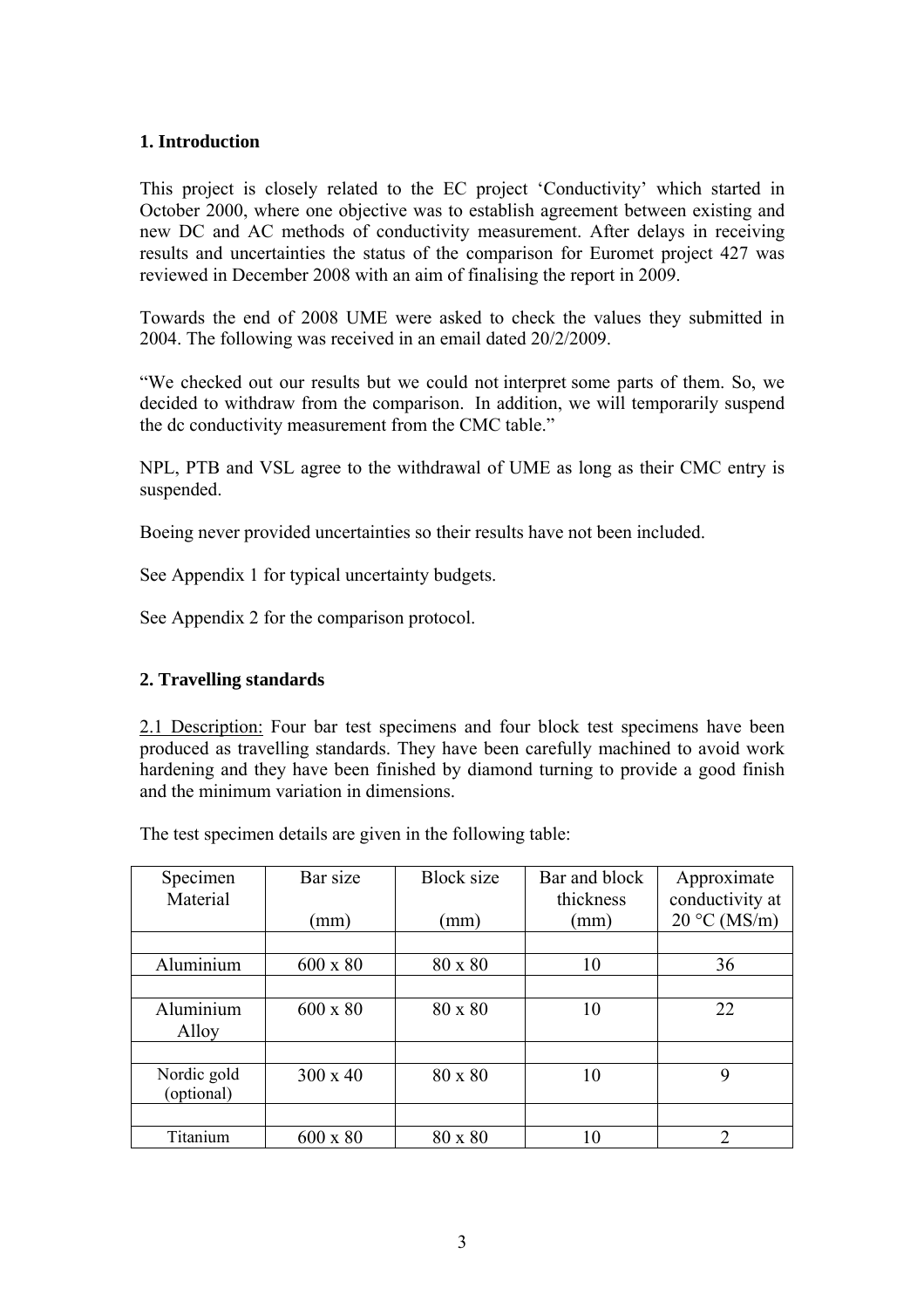<span id="page-3-0"></span>2.2 Quantities to be measured: Participants should determine the conductivity of the bars/blocks by either a DC or AC technique (or both, if available). At NPL the bars have been measured by both AC and DC methods. The AC measurements were made at frequencies of 10, 30, 60 and 90 kHz. Only AC values measured at 60 kHz are used in this comparison.

## **3. Measurement methods**

3.1 NPL

## 3.1.1 AC Conductivity Bridge

Prior to the start of the CONDUCTIVITY project, NPL provided calibration of AC conductivity reference standards using a toroidally wound mutual inductor method where the conductivity is calculated from the change in mutual resistance when a material is introduced into the inductor. Available standard materials covered the conductivity range of 11.5 to 59 MS/m, and the frequency range covered by the bridge is 10 to 100 kHz. Reference standard calibrations are carried out at the working frequency of commercial eddy current conductivity instruments at 60 kHz. This measurement system was established in the mid 1980s after the British Calibration Service approached NPL regarding differences between AC and DC methods and AC traceability. Figure 1 shows the toroidally wound mutual inductor and diecast box containing the T-network.



Figure 1.

The NPL primary standards are in the form of annuli and fabricated from nonferromagnetic conducting material. The metal annuli are made in two parts, which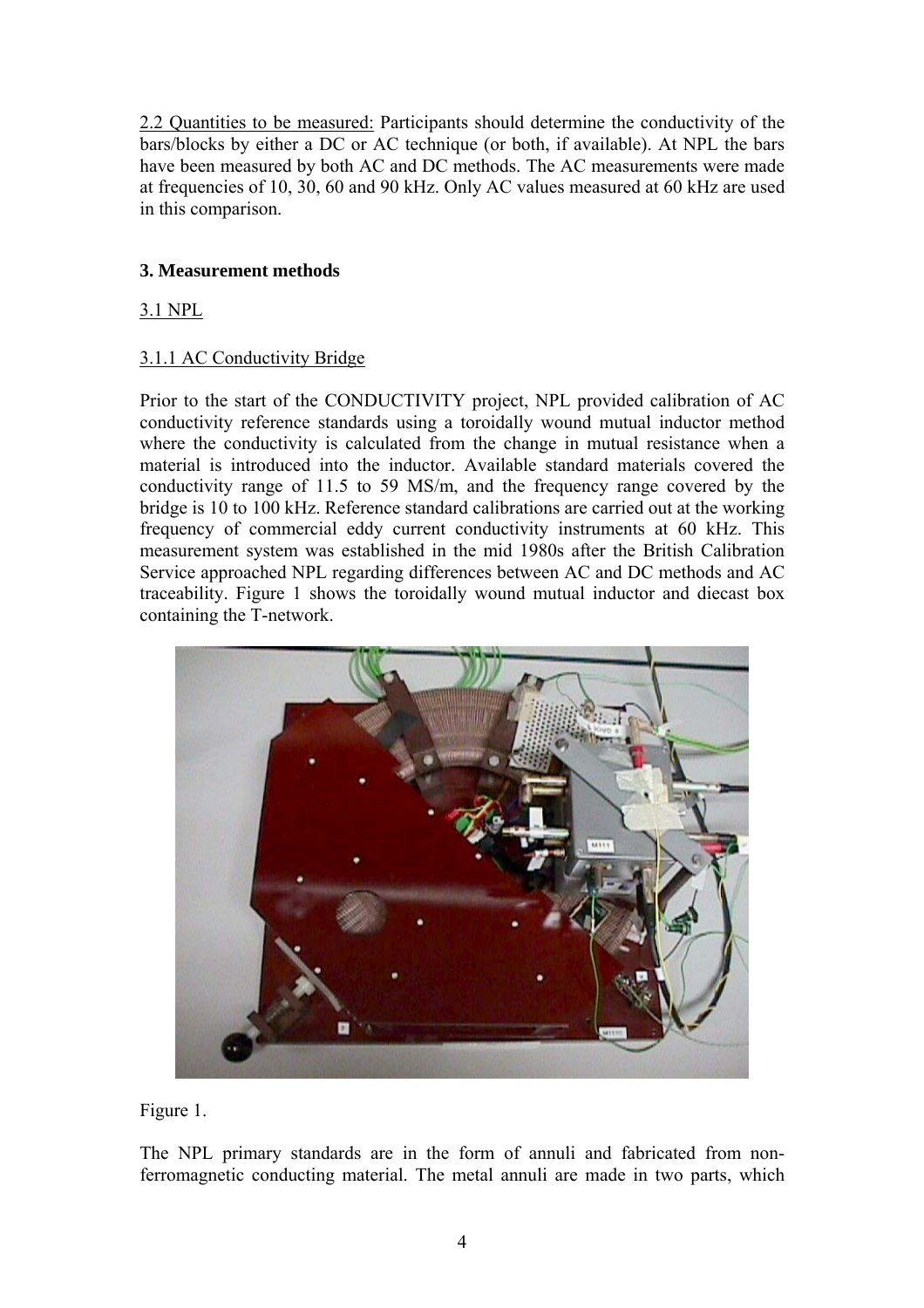allow them to be assembled as a complete ring within the coil former of the mutualinductor bridge, also made in two sections. The dimensions of the rings are an outer diameter of 380 mm, an inner diameter of 220 mm and a thickness of 10 mm. This gives the annuli an 80 mm flat surface on which the probe of a transfer instrument can be used. Secondary reference standards for the calibration of commercial instruments are available in the form of 80 x 80 mm square blocks, which have a thickness of 10 mm. These blocks are calibrated against the rings using a comparator probe containing a mutual winding that replaces the toroidal mutual inductor in the bridge. Figure 2 shows an annuli ring standard and a secondary reference block.



Figure 2.

**Circuit for the measurement of the ring standards**



- $R_v$  = variable resistor
- $C$  = variable capacitor

$$
R_{21} = R_{22} = 10 \text{ k}\Omega
$$

$$
R_1 = 1 \ k\Omega
$$

$$
R_4 = 10 \ \Omega
$$

 $M = inductor$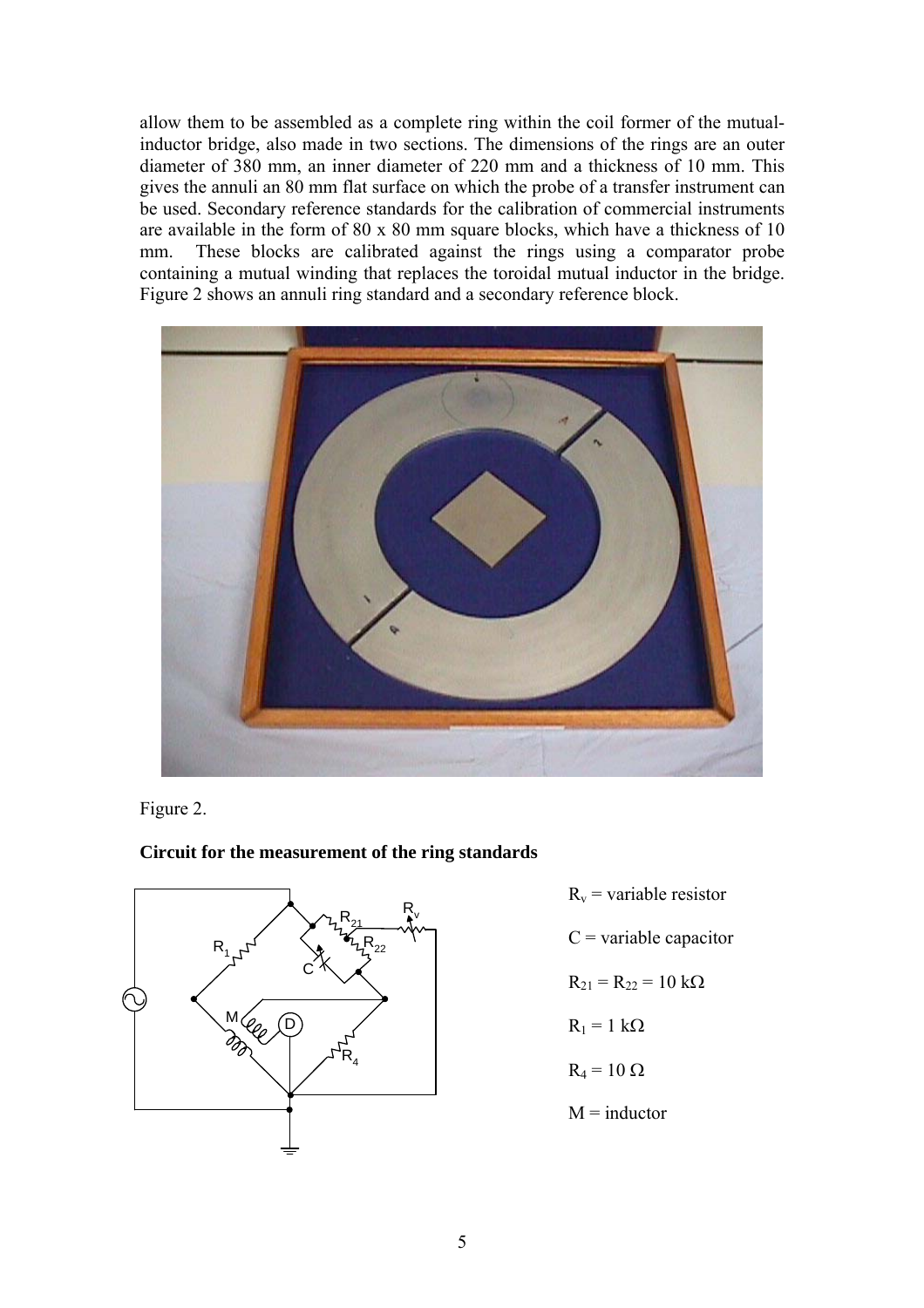Figure 3.

The circuit diagram in Figure 3 shows the Heydweiller bridge and T-network selected for the measurement of the mutual resistance change when the inductor is empty and when the inductor has the material annuli inserted into the inductor. Since the mutual resistances to be measured are small there are a number of factors that can contribute errors in the measurement. These factors include the primary and secondary winding resistances, leakage inductances, self-capacitance of the windings and mutual capacitance between the windings. The bridge can be calibrated by determining the values of the discrete components making up the bridge and allowing for the multitude of corrections.

#### **Circuit for the calibration of the Heydweiller bridge**





The circuit diagram shown in Figure 4 shows the preferred approach for calibration of the bridge by measuring a known low value resistance that is inserted into the measuring arm of the bridge. The resistors constructed for the bridge calibration are co-axial, each consisting of a short length of Zeranin wire in a copper tube mounted on a co-axial plug. The measurements are of the difference between each resistor and a short circuit.

#### 3.1.2 Calculation of AC conductivity of ring standards

The AC conductivity of each ring,  $\sigma$ , can be calculated using the following formula

$$
\sigma = \frac{4\pi f(b+t)^2 \mu_o N^4}{R_m^{*2}l^2}
$$

where:

- $\sigma$  = the conductivity of the ring in S/m
- $b =$  the mean width of the standard ring in m
- $t =$  the mean thickness of the standard ring in m
- $\mu_0$  = the magnetic constant,  $4\pi$ .10<sup>-7</sup> H/m
- $N =$  the number of turns in winding = 30
- $R_{m}^{*}$  = the eddy current resistance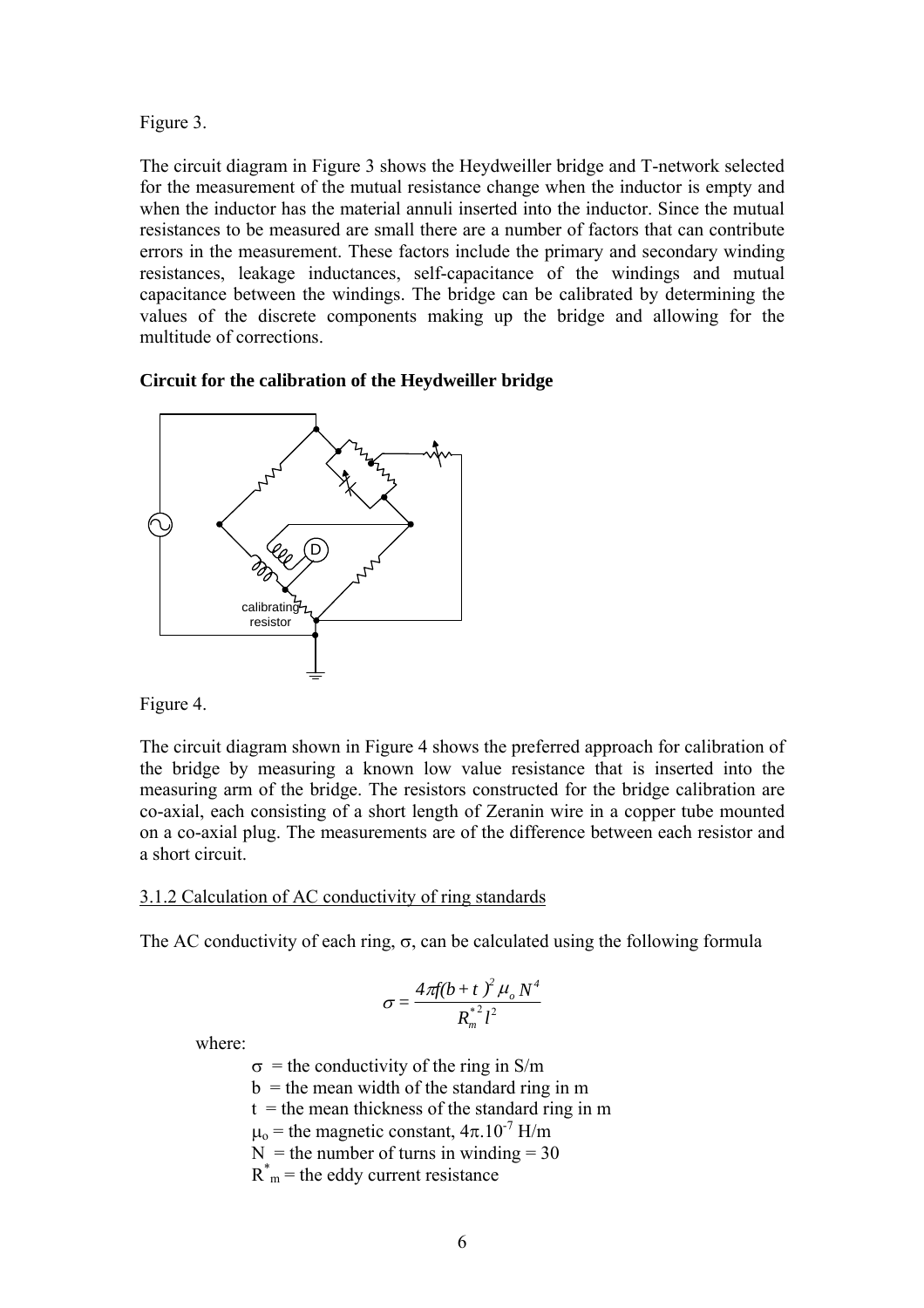$l =$  the mean circumference of the standard ring in m  $f = \text{frequency in Hz}$ 

<span id="page-6-0"></span>This expression is derived using a one-dimensional approach and corrects for that part of the eddy-current path from one surface to the other. To do this a factor  $(b+t)/b$  has been used. This correction is only appropriate when the ratio  $t/\delta$  is greater than 10. When  $t/\delta$  is small curved paths are present and interference between upper and lower corners occur.

## 3.1.3 Calibration of reference blocks and bars

When calibrating reference blocks and bars the toroidal mutual inductor is replaced by a solenoidal mutual inductor designed to stand on the surface to be measured and at a well defined distance from the surface. The mutual inductance and resistance can then be measured with the same Heydweiller bridge used for the annular ring standards. A plot of the calibrated conductivities of the ring standards is made against the balance resistances,  $R_V$  and a spline fitted to the data points. The balance resistance of the material under test is measured and the conductivity value determined using the spline.

## 3.2 PTB

## 3.2.1 Calibrated Object

The calibrated objects are eighteen conductivity standards made from nine different materials, pure metals and metallic alloys. From each material two samples were calibrated, one sample having a bar geometry  $(600 \times 80 \times 10 \text{ mm}^3)$  and one being a so called Van-der-Pauw (VdP) geometry which is a quadratic plate  $(80\times80\times10 \text{ mm}^3)$ .

## 3.2.2 Calibration Procedure

The DC conductivity of the bar shaped conductivity standards was determined by measurements of the resistance per unit length, using knife edges of known distance, and measurements of the thickness and width of the sample.

The DC conductivity of the VdP conductivity standards was determined by measurements of the so called VdP resistance and by measurements of the thickness of the plate. The terminus VdP resistance is defined as follows: If the edges of the square plate are clockwise numbered as 1, 2, 3, and 4, the VdP resistance is the ratio of the voltage drop across the edges 3-4 and the current through the edges 1-2. By a cyclic rotation of the current and voltage connections to the edges of the sample four different measurements can be made. Presumed a perfect sample (homogenous conductivity; square plate with the large surfaces being parallel) the four resistance measurements give equal results. Contact to the corners of the quadratic plates was made by pressing copper plates against each corner.

The method for the resistance measurements was the same for the bar samples and for the VdP samples: A current of 10 Ampere was given by a transconductance amplifier (Wavetek 4600) in connection with a calibrator (Datron 4000). This current was measured by means of a calibrated 10-mΩ resistance standard and a calibrated DVM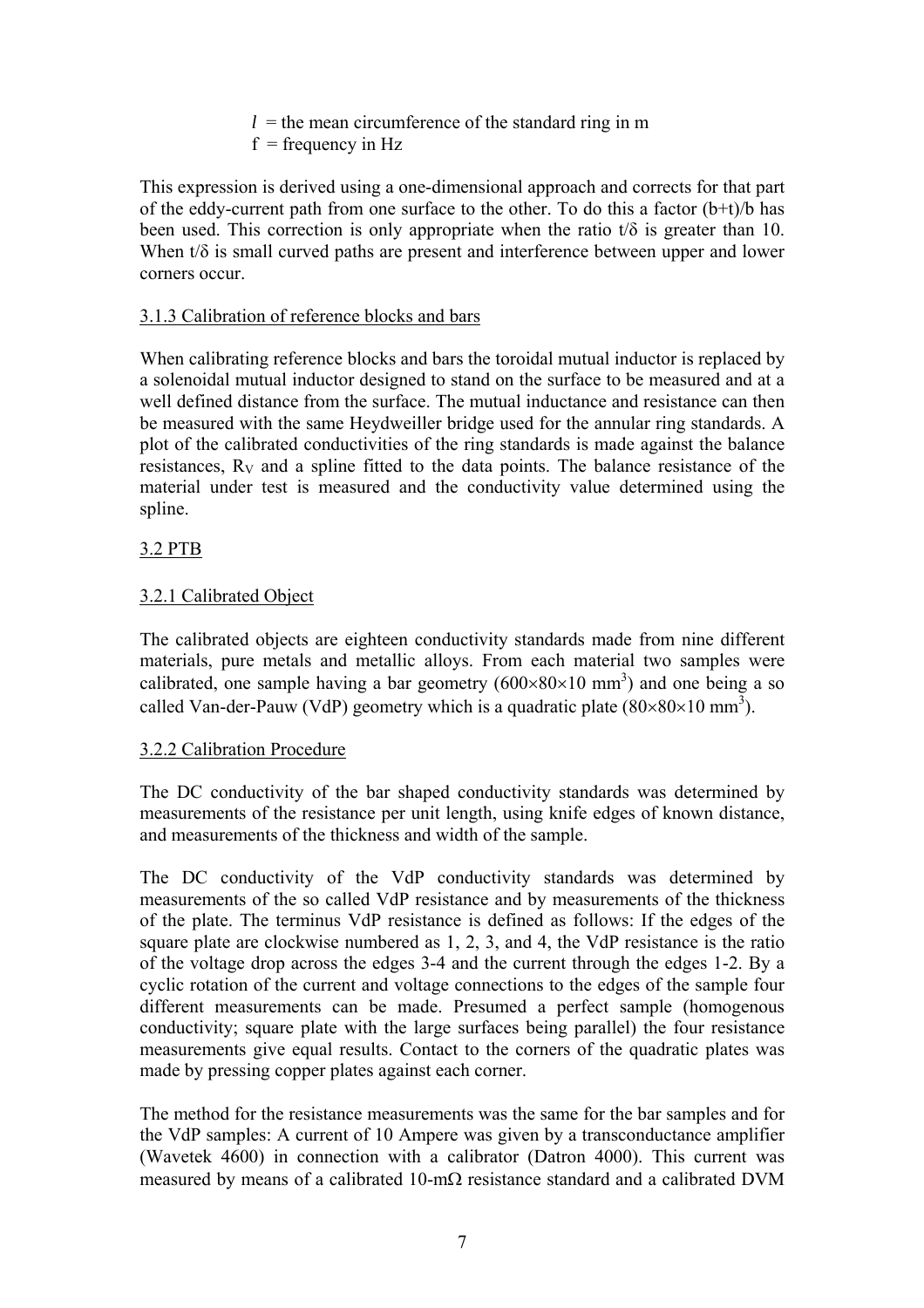<span id="page-7-0"></span>(Agilent 3458A). The voltages at the block were measured using a nanovoltmeter (NVM, Keithley 181, 2 mV range). The NVM was calibrated up to about 300 μV using a voltage which was generated by an appropriate current *I*cal driven through the same 10-m $\Omega$  shunt. This current  $I_{\text{cal}}$  was calibrated using the above Agilent 3458A. Details concerning the model equation and the uncertainty are given in the appendix. All measurements were traceable to the primary standards of PTB.

#### 3.2.3 Environmental Conditions

During the calibration the conductivity standards under test were kept in an oil-bath at  $(20.00 \pm 0.03)$  °C.

#### 3.2.4 Measurement Conditions

The measuring current was  $(9,9975 \pm 0,0003)$  A.

#### 3.3 VSL

#### 3.3.1 Introduction

Measurements have been performed on Set C, set B, and set A respectively. The measurement period was from 24 October 2002 up until 5 March 2003. No visible damage was seen on arrival of the sets of the standards.

#### 3.3.2 Electrical measurement set-up

The electrical measurement set-up used was identical to that described in the CPEM 2002 paper and the final report of the CONDUCTIVITY project. The measurement current was 10 A in almost all cases, with a 15  $\mu\Omega$  shunt used as reference resistor. The value of this shunt was determined several times during the measurement period by comparing it with a calibrated 100  $\mu\Omega$  reference resistor using the same set-up. The shunt did not significantly change value in the measurement period, so the average value of all calibration measurements was taken as the reference value in the conductivity measurements.

Each sample was measured at least two times in order to check for reproducibility. A single measurement consisted of  $10 - 20$  ratio measurements for the bars and 40 ratio measurements for the blocks (each side 10 times). Between the different bar measurements, the knife-edge was repositioned to a slightly other location of the bar, but still near to the middle of the bar.

The measurements were completely automated.

With the block measurements, the contact resistance of the four contacts at the corners of the blocks was checked before each measurement. This appeared to be crucial in order to prevent excessive heating at the corners due to accidentally bad contacts (with contact resistances of a few mΩ instead of the normal  $50 - 100 \text{ μ}\Omega$ ).

With the bar measurements, it appeared important to check the position of the knifeedge voltage contacts after the measurements. In a few occasions, the knife-edge had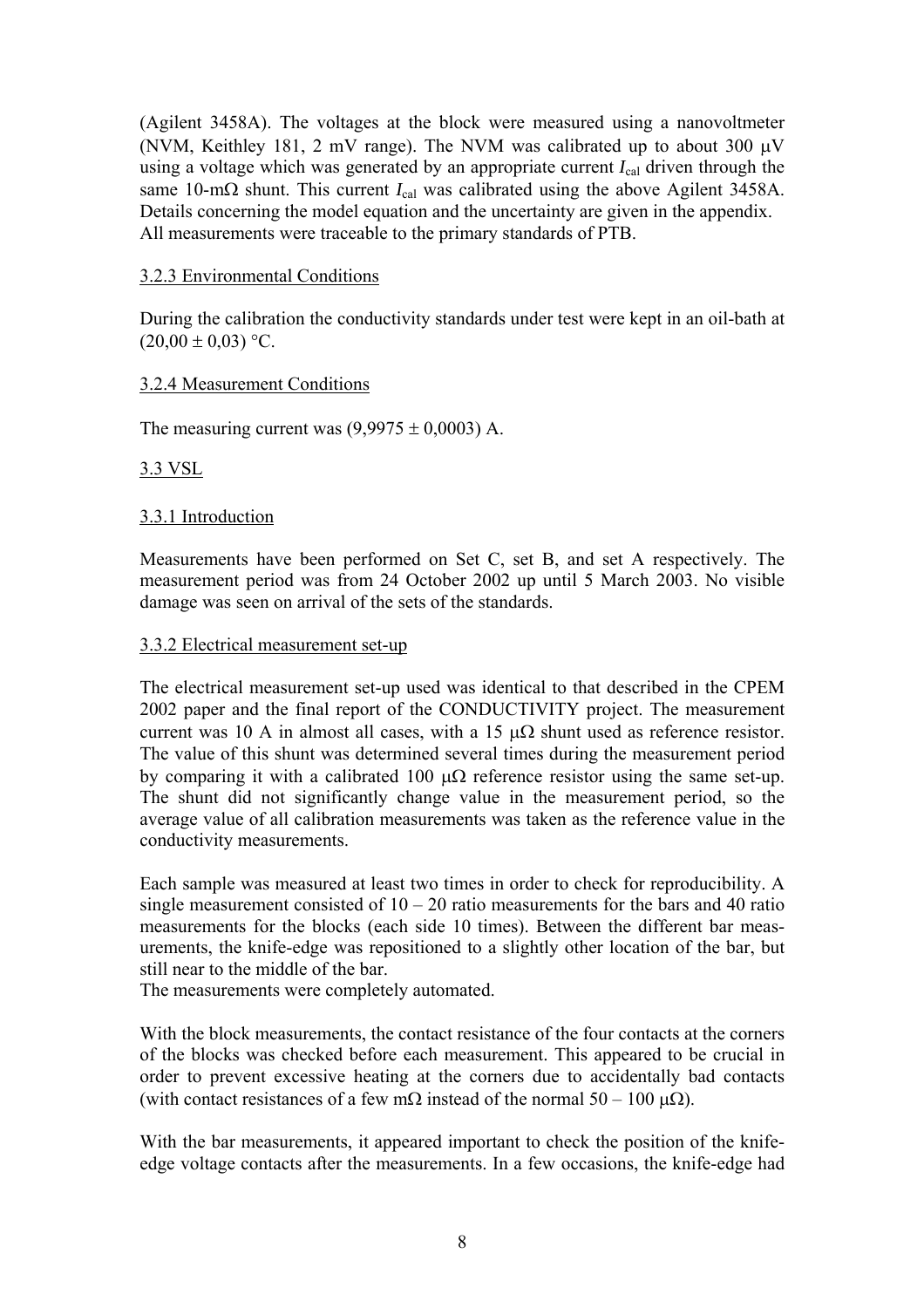moved due to the oil flow in the oil bath. In all these cases, the measurement results were ignored and the measurement was repeated.

The model for the uncertainty calculations and an example uncertainty budget are given in appendix 1.

#### 3.3.3 Environment

All measurements were performed with the samples in a temperature controlled oil bath, with the temperature close to 20  $\degree$ C (typically 20.025  $\degree$ C), so that the temperature corrections to the conductivity would be small. The heating of the sample due to the 10 A measurement current was negligible in the bar measurements, and at most  $0.02$  °C in the block measurements. In the block measurements 4 thermistors were placed at the respective corners of the sample, to monitor the temperature close to the contacts. In the bar measurements the thermistors were close to the measurement area of the bar, that is the location of the knife-edge.

The measurement set-up with the oil bath was located in a temperature and humidity controlled room, part of our Faraday cage, with measured temperature variation of  $(23.0 \pm 0.2)$  °C and humidity variation of  $(45 \pm 5)$  %.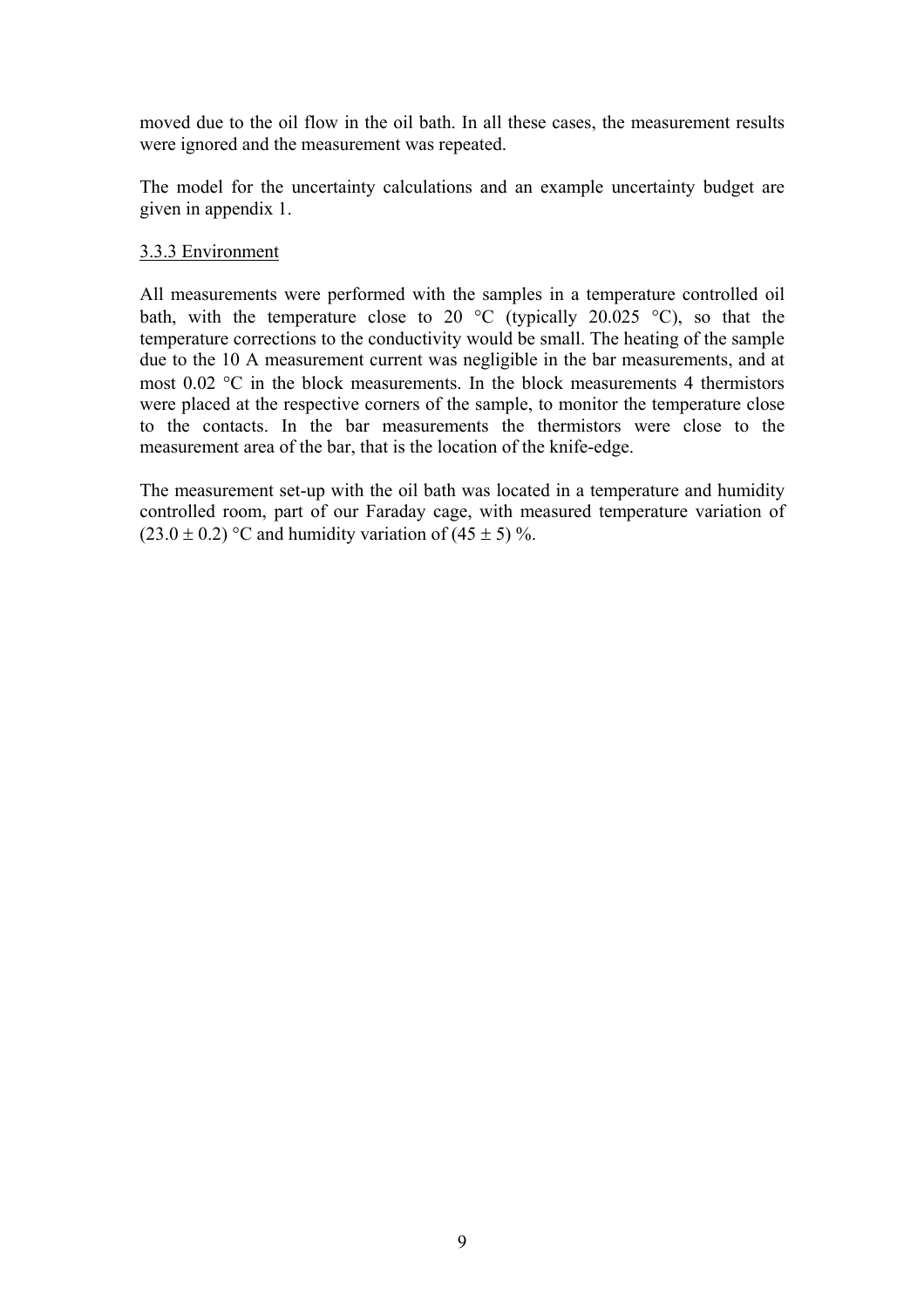## <span id="page-9-0"></span>**4. Results**

The following figures show the NPL AC conductivity measured at 60 kHz and the DC values determined by PTB and VSL. All measurements are reported for a temperature of 20 °C. The error bars show the 95 % measurement uncertainties. Tables 1 and 2 give the values plotted in these figures for the bars and blocks respectively.

A correction to the results submitted by VSL for the aluminium and alloy R bars was made in May 2009 since the thicknesses for these bars had been exchanged in the earlier analyses. All participants were in agreement that the data could be corrected since it was clear from the analyses spreadsheets that this had occurred.

See the table in section 2.1 for test specimen details.

|                  | <b>NPL AC</b> | <b>NPL</b>  | PTB DC | <b>PTB</b>  | <b>VSL DC</b> | VSL         |
|------------------|---------------|-------------|--------|-------------|---------------|-------------|
| Bar              | value         | Uncertainty | value  | Uncertainty | value         | Uncertainty |
|                  |               |             | MS/m   |             |               |             |
| Aluminium 35.979 |               | 0.2519      | 35.828 | 0.0130      | 35.826        | 0.0250      |
| Alloy R          | 22.491        | 0.1574      | 22.639 | 0.0170      | 22.618        | 0.0118      |
| Nordic<br>Gold   |               |             | 9.53   | 0.0030      | 9.521         | 0.0057      |
| Titanium         | 2.182         | 0.0153      | 2.16   | 0.0010      | 2.1604        | 0.0019      |

Table 1. Conductivity values at 20 °C for the bars.

| <b>Block</b>     | <b>NPL AC</b> | <b>NPL</b>  | PTB DC | <b>PTB</b>  | <b>VSL DC</b> | VSL         |
|------------------|---------------|-------------|--------|-------------|---------------|-------------|
|                  | value         | Uncertainty | value  | Uncertainty | value         | Uncertainty |
|                  |               |             | MS/m   |             |               |             |
| Aluminium 35.911 |               | 0.2514      | 35.786 | 0.0300      | 35.813        | 0.0217      |
| Alloy R          | 22.465        | 0.1573      | 22.529 | 0.0270      | 22.524        | 0.0197      |
| Nordic<br>Gold   | 9.553         | 0.0669      | 9.529  | 0.0020      | 9.53          | 0.0045      |
| Titanium         | 2.182         | 0.0153      | 2.173  | 0.0010      | 2.1739        | 0.0011      |

Table 2. Conductivity values at 20 °C for the blocks.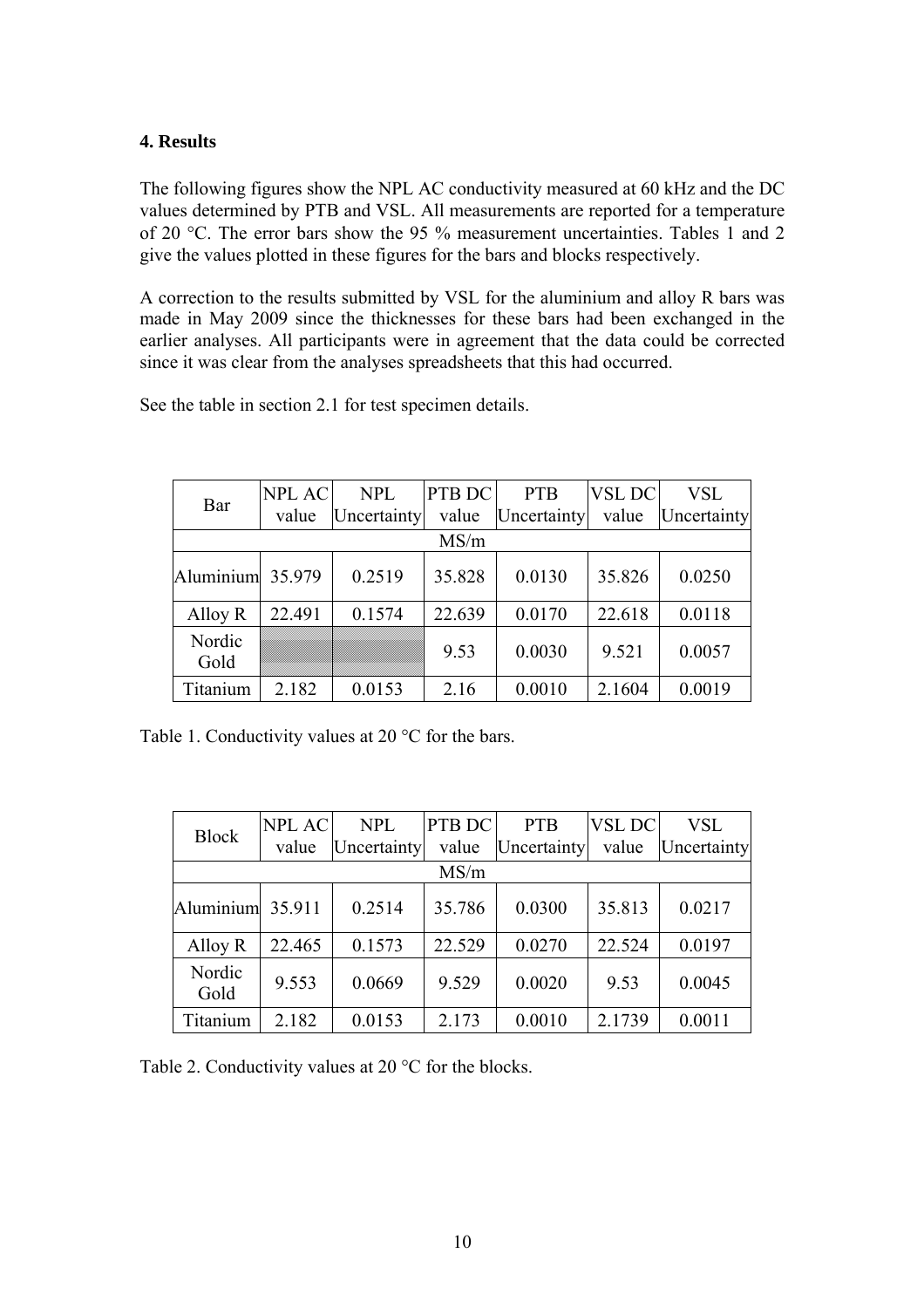

Figure 5. Aluminium bar.



Figure 6. Aluminium block.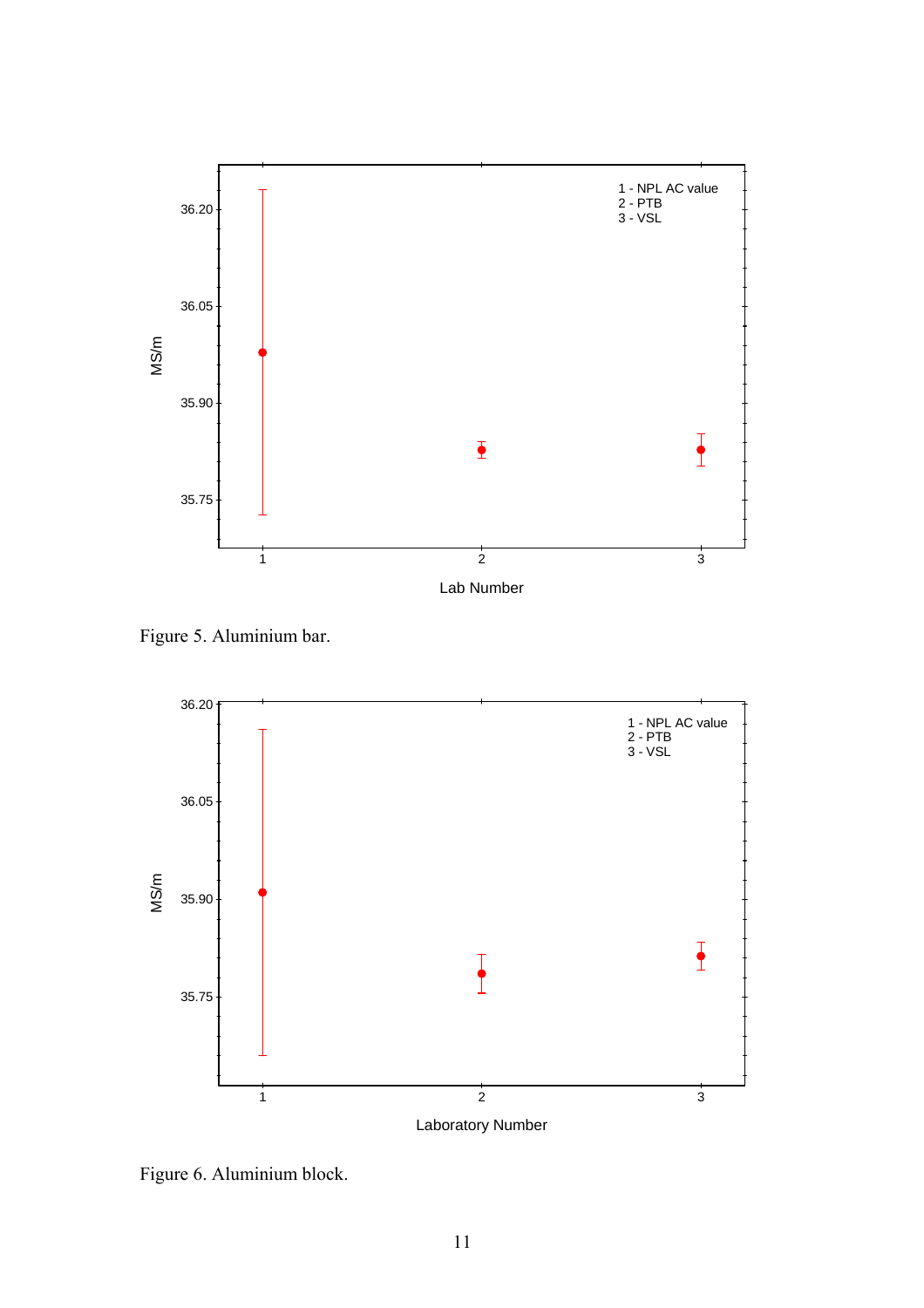

Figure 7. Aluminium alloy bar.



Figure 8. Aluminium alloy block.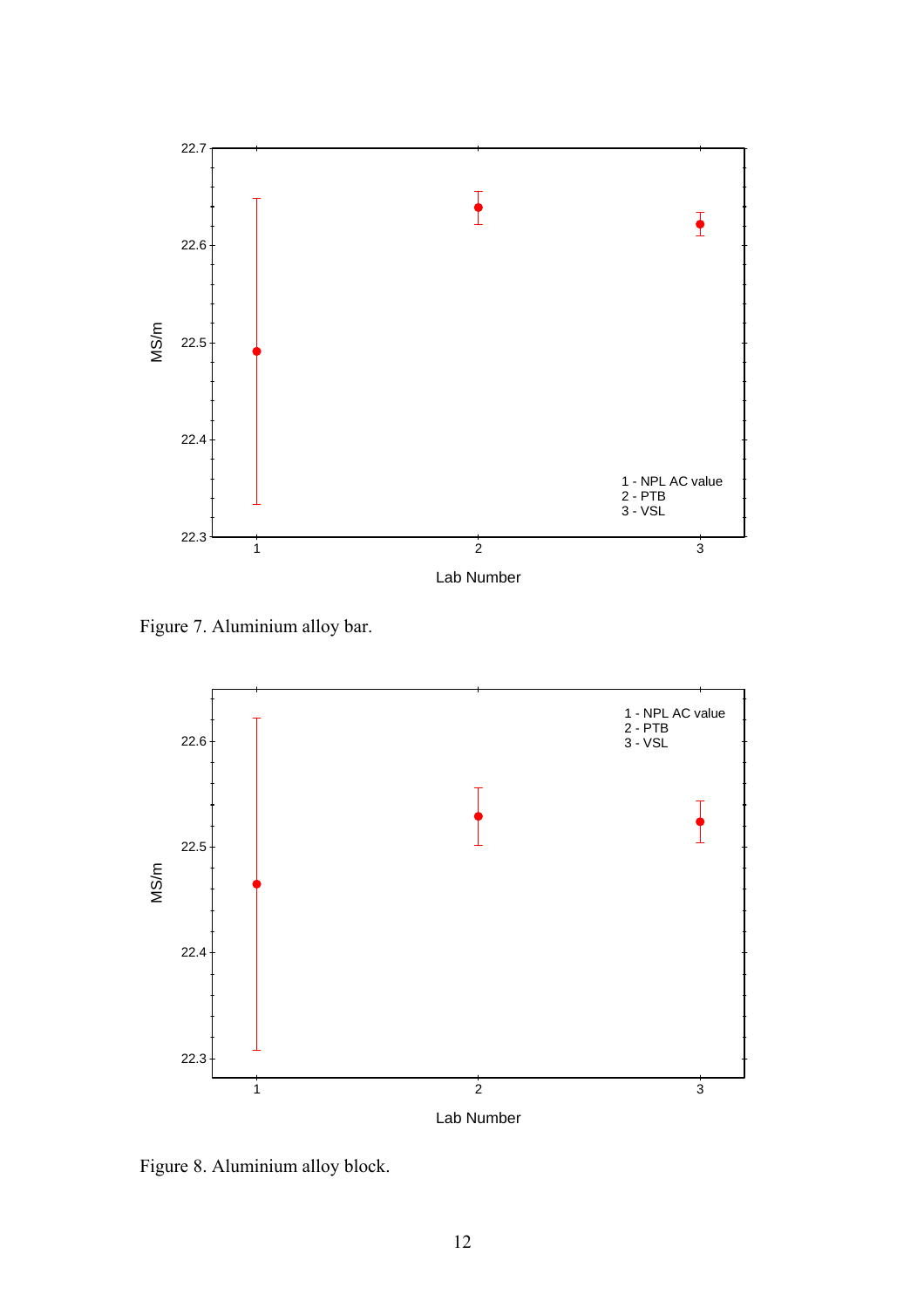No AC measurements were possible on the Nordic gold bar since the 50% reduction in the width and the length of this bar due to lack of material meant that the comparator probe of the NPL system was too large for the surface of the bar.



Figure 9. Nordic gold block.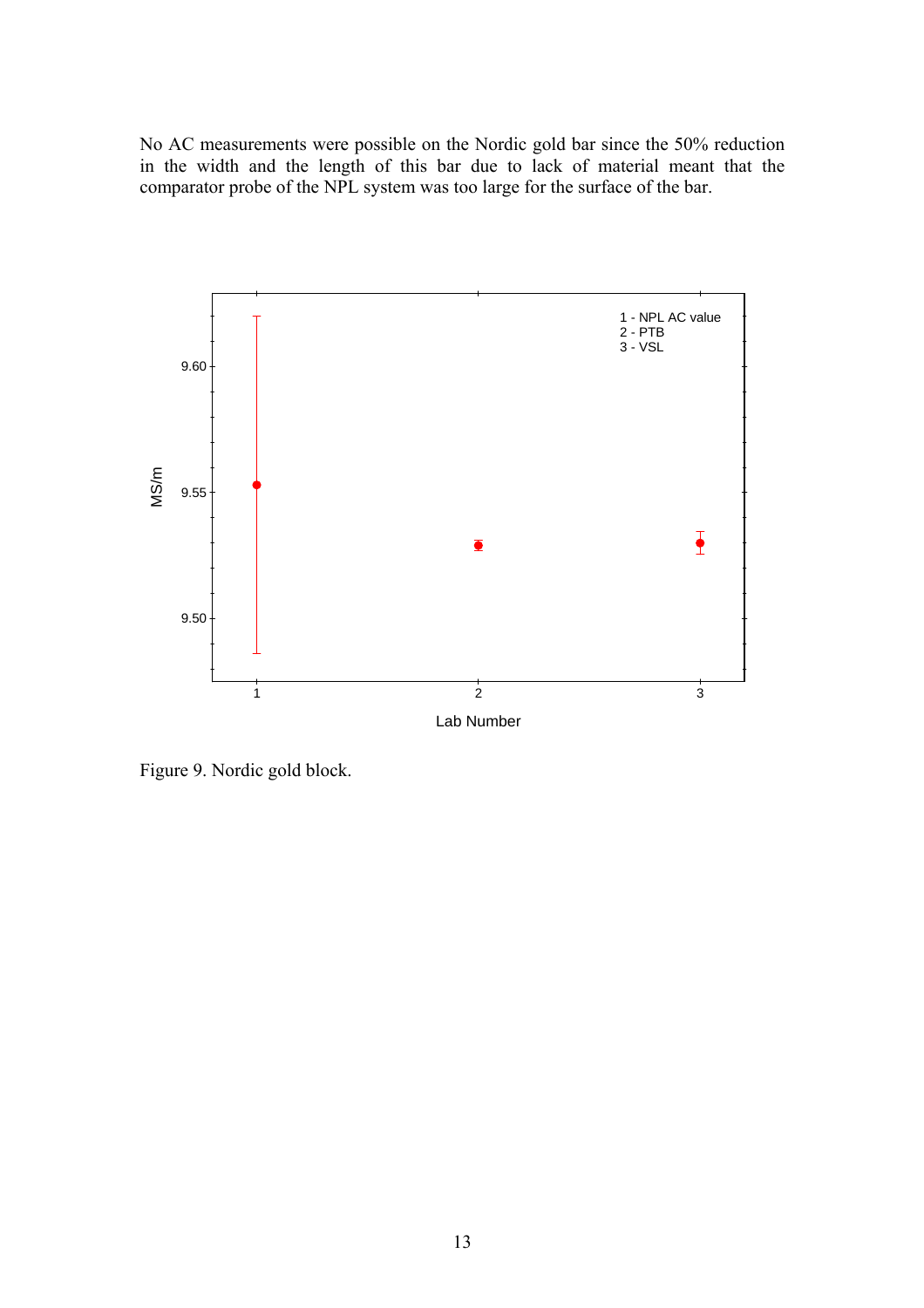

Figure 10. Titanium bar.



Figure 11. Titanium block.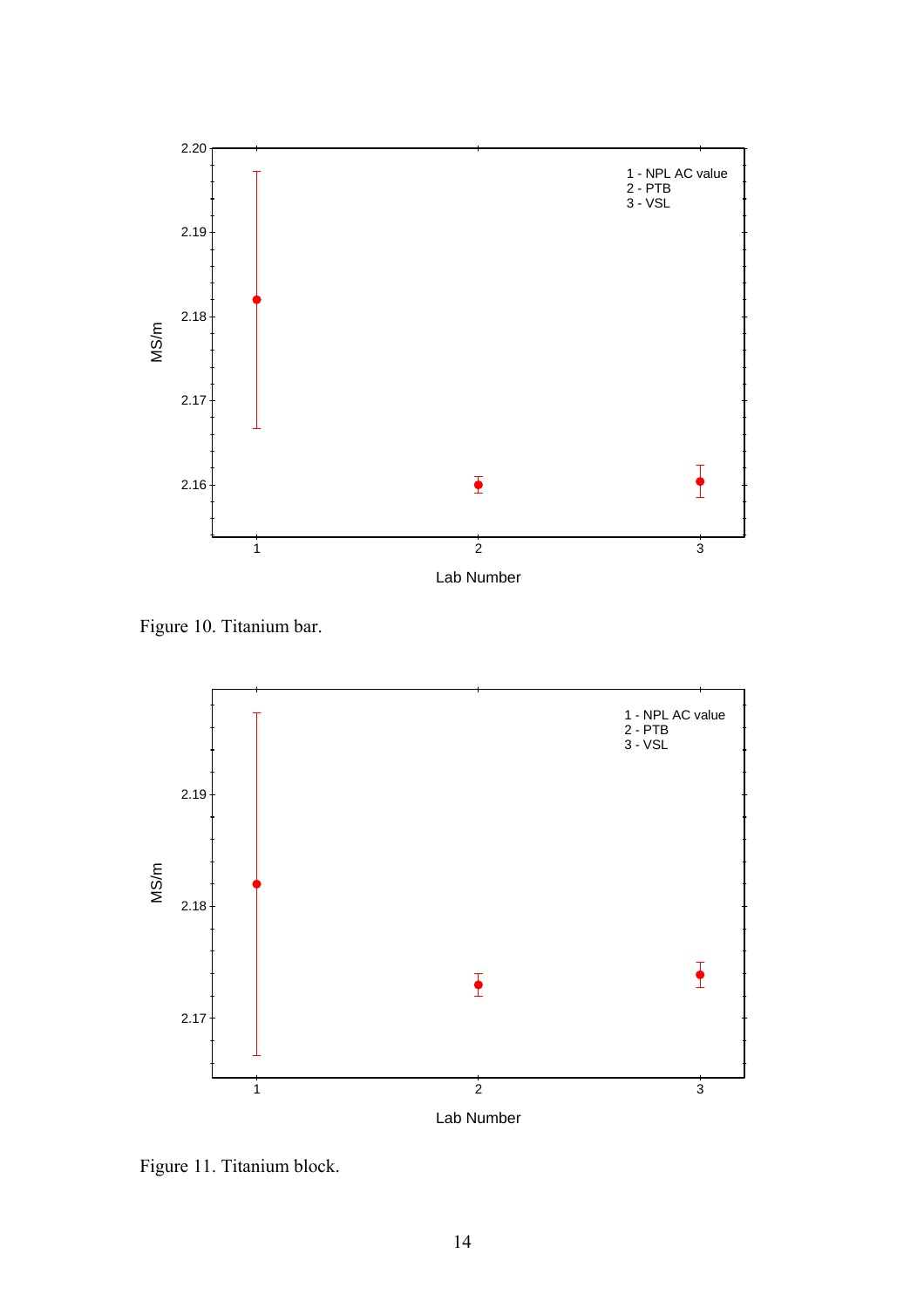#### <span id="page-14-0"></span>**5. Discussion**

For the DC measurements on the blocks the PTB and VSL values agree. Referring to Table 1 there is a small, but significant, unresolved difference between the DC conductivity values for the Nordic gold bar. This difference is significant given the (relatively small) uncertainties that PTB and VSL have given for their measurements of this material in this comparison, which is 0.03% and 0.06% respectively. However, when the 0.08% uncertainty of the present CMC of PTB is used in the analysis of the results, the difference is not significant with respect to the combined PTB-VSL measurement uncertainty.

In general, the DC measurement results on blocks agree slightly better than those of the bars, which leads to the conclusion that DC measurements on blocks are slightly preferred to those on bars. This is probably because measurements on blocks require fewer physical measurements and the same volume of material contributes to the measurements. Another reason could be that the volume of material contributing to the measurement may be different for the bars since laboratories will probably use knife-edges with a different spacing. If the material properties are not homogeneous, this will contribute to a difference in the measured conductivity..

For all cases the uncertainty for AC conductivity measurements is considerably larger than that for DC measurements. Referring to the NPL uncertainty budget on page 18 it can be seen that the reasons for this are large contributions due to aspects concerned with AC measurements such as corrections due to the eddy current path and the calibration of the bridge.

From Figure 10 there is a significant difference between the measured AC and DC conductivities for the titanium bar.

For all other conductivities and geometries the results agree within the measurement uncertainties.

Possible reasons for the observed difference between the AC and DC measured conductivities for the titanium bar are:

- 1) The skin depth in the material makes the AC measurement surface sensitive. For DC measurements the current is through the volume of the material.
- 2) DC measurements on bars are made along the length and for the AC measurements the current is in circular paths on the surface.

When considering 1), if the conductivity of the material is not uniform through the thickness then there will be a difference between the AC and DC determined values due to the difference in the volume of the material involved. Non-uniform conductivity through the thickness is most probably due to work hardening of the surface. This work hardening could happen as the result of the rolling required to obtain the thickness of the parent sheet. This leaves the surface of the material stressed and this changes the conductivity. Some aluminium alloys are heat-treated after rolling to obtain the required temper condition and this will relieve the stress to some extent.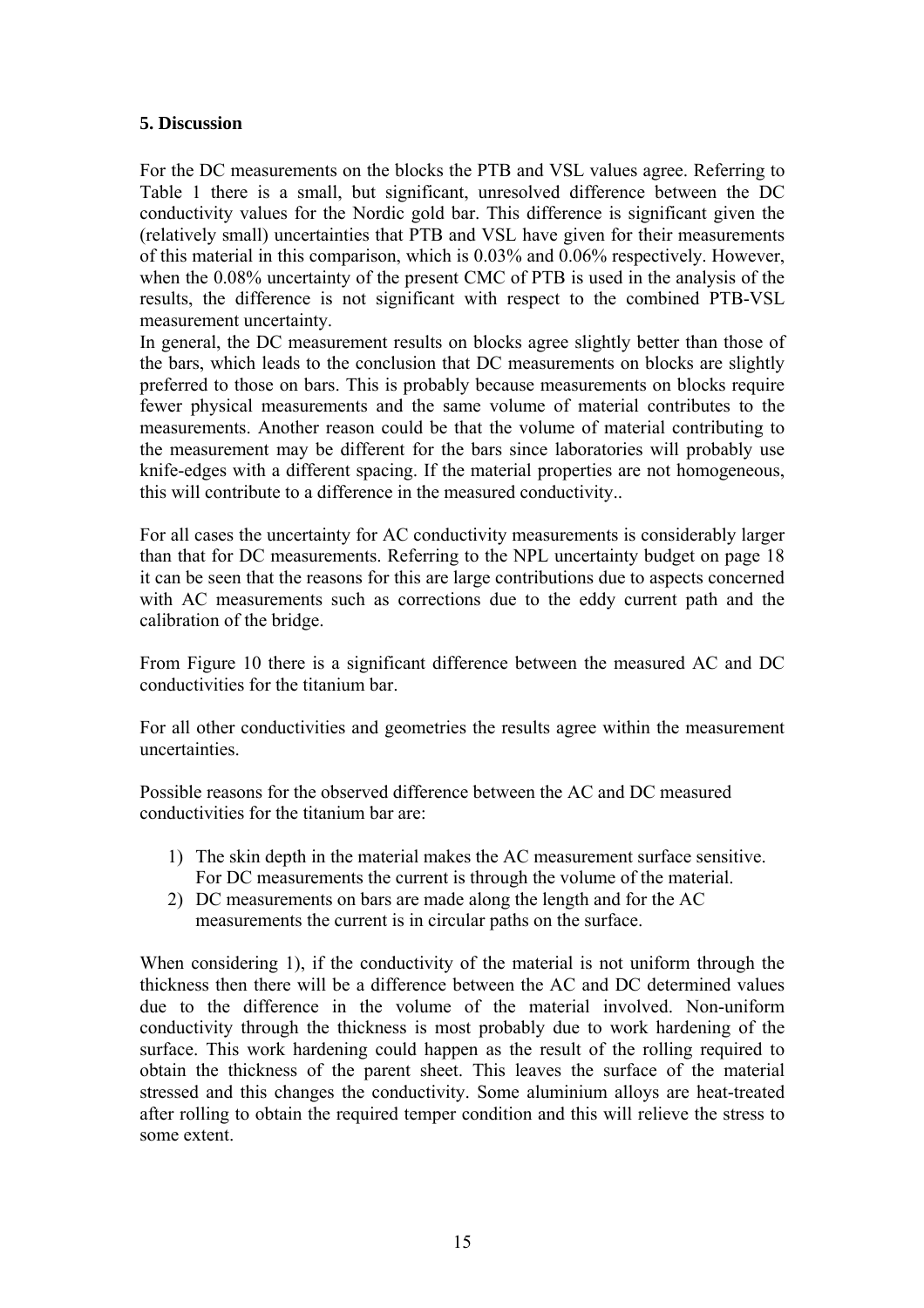Point 2) will contribute to AC/DC differences if the conductivity is dependent on direction. A considerable number of the conductivity coupons that are used to calibrate commercial conductivity measuring instruments are calibrated using primary standards measured at DC. A circular cross section bar for which the conductivity has been determined at DC will be sectioned into disk coupons. Possible differences between AC and DC measured conductivities could be due to the poor material uniformity introduced in 1) and the conductivity anisotropy of 2). Since the current paths for AC methods are circular different conductivities will contribute to the measured value. As for 1), a possible cause of anisotropy is the rolling stage used in producing the parent plate. In the production of rods extrusion is involved and this could contribute to anisotropy.

Measurement methods are required to discriminate between 1) and 2). For 1) the measurement method requires sensitivity to depth through the thickness. For the AC method used at NPL the measurement frequency can be selected. Shown in Figure 12 is the skin depth for a material with a conductivity of 16.5 %IACS at frequencies from 1 kHz to 100 kHz. The skin depth is the distance at which the magnitude of the current reduces to  $1/e$  ( = 36.8%) of the value at the surface.



Figure 12 Skin depth versus frequency for material with a conductivity of 16.5 %IACS.

Measurements at high frequency are therefore sensitive to the surface material and measurements at lower frequencies approach the DC condition of current through the whole volume of the material.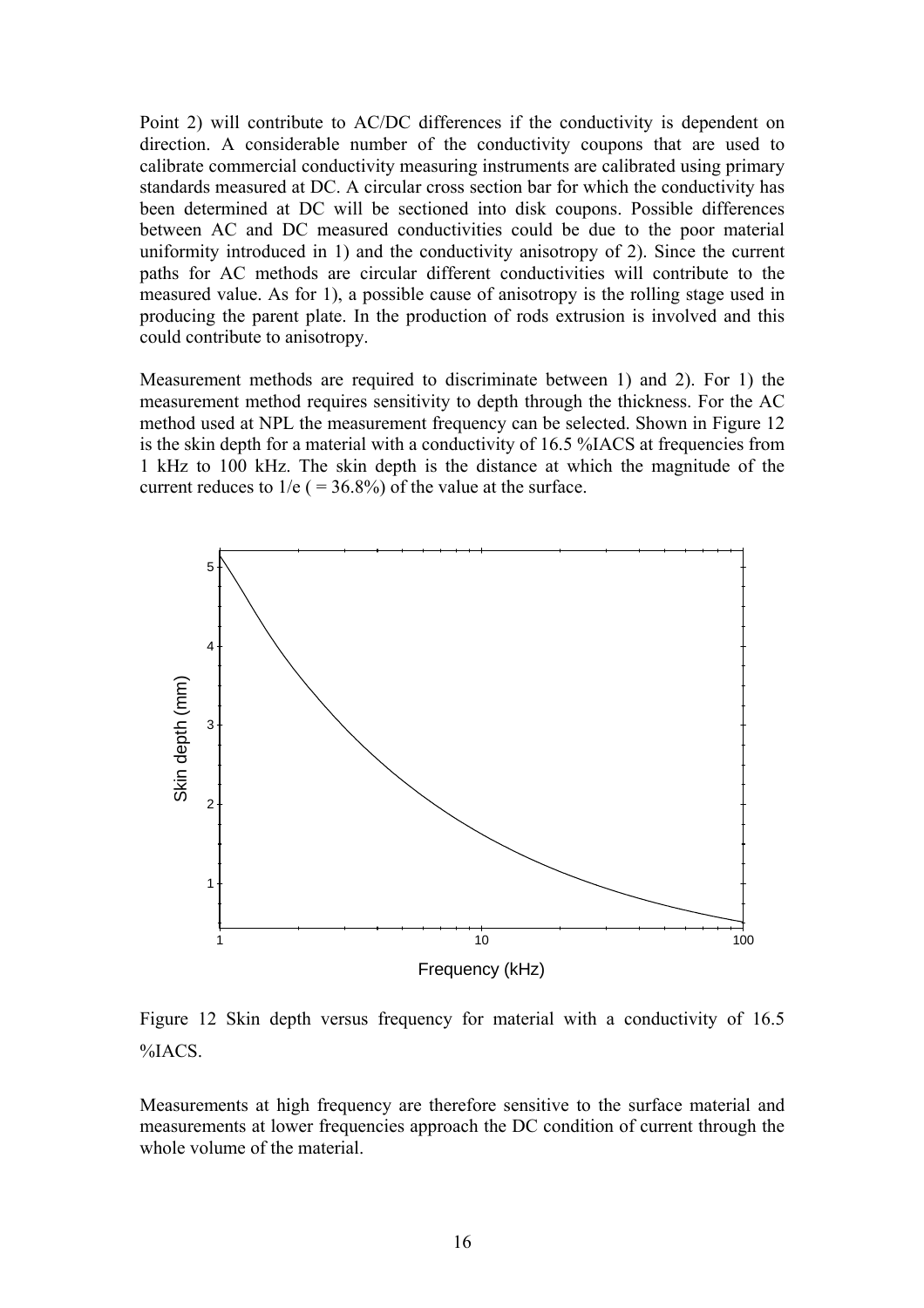<span id="page-16-0"></span>For 2) contributions due to anisotropy can be investigated using DC Van der Pauw measurements. For this technique the resistance used to calculate the conductivity is the average of two resistance values. The individual resistance values are determined in such a way that the current flows in two roughly orthogonal directions. This is closer to the current path for the AC method than the current direction for DC bar measurements. If anisotropy is present there will be a difference in the two resistance values. Another possible cause of a difference for these blocks is the length of the sides. When a significant difference occurs the geometry should be checked to eliminate this as the cause. By comparing the DC conductivity value of a block to that of a bar when these are made from the same material could demonstrate if this discrimination is possible.

For Figures 10 and 11 titanium has a significant difference of 0.6% between the block and bar DC conductivity values (Bar value lower than that of the block). For the titanium block the VSL Van der Pauw two resistance values differed by 3.6% and anisotropy therefore exists. The AC conductivity value for the block and bar agree well and this agreement is believed to be due to the circulating current direction that occurs for both measurements. For the AC bar measurement the current also flows in a direction at right angles to the DC current and for all angles between these and the effect of the anisotropy is reduced compared to the DC measurement. The remaining difference between the AC and DC measured values for the block could be due to the material uniformity through the thickness. For titanium it can be concluded that both poor conductivity uniformity through the thickness and anisotropy contribute to the difference between the AC and DC measured conductivity values.

#### **6. Conclusions**

DC conductivity measurements on blocks are slightly preferred to those on bars, given the slightly better overall agreement in PTB and VSL measurement values on blocks. This probably is related to the reduced number of dimensional measurements needed for the blocks and the better defined measurement geometry.

It is clear that the origin of differences between the AC and DC measured values of conductivity are not easy to interpret. What can be concluded is that if the DC measured value for the conductivity was used to calibrate a commercial conductivity measurement instrument working at 60 kHz then a discrepancy could be introduced due to this calibration in all subsequent measurements.

It is important to emphasise that even when there is correct agreement between DC and AC conductivity values the uncertainty cannot be lower than that of the AC method. It is not possible to say if the AC and DC values agree to a level better than the combined uncertainty of the individual methods. Since the uncertainty for the AC method is considerably higher than the DC techniques this dominates the level of agreement that can be achieved. If instruments that work at AC are calibrated using conductivity reference materials that are measured at DC, the evaluation of the uncertainty for the calibration of the mentioned instruments should include a contribution from the possible difference between AC and DC measurements. It is also recommended that the calibration certificates for DC calibrations of conductivity standards should contain a sentence which states that for the calibration of eddy current meters by means of these DC calibrated standards one has to take into account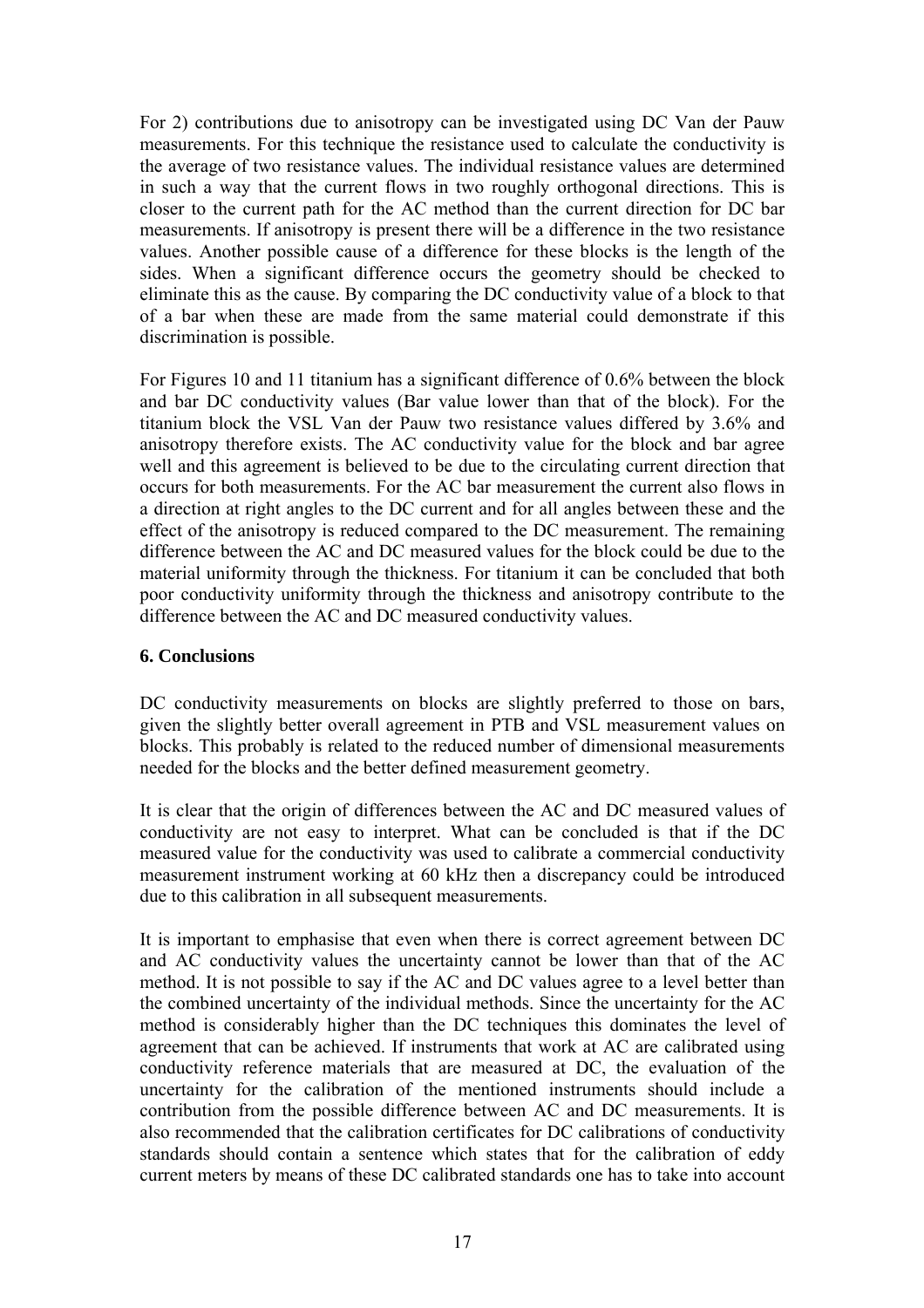an additional contribution from the possible difference between AC and DC measurements.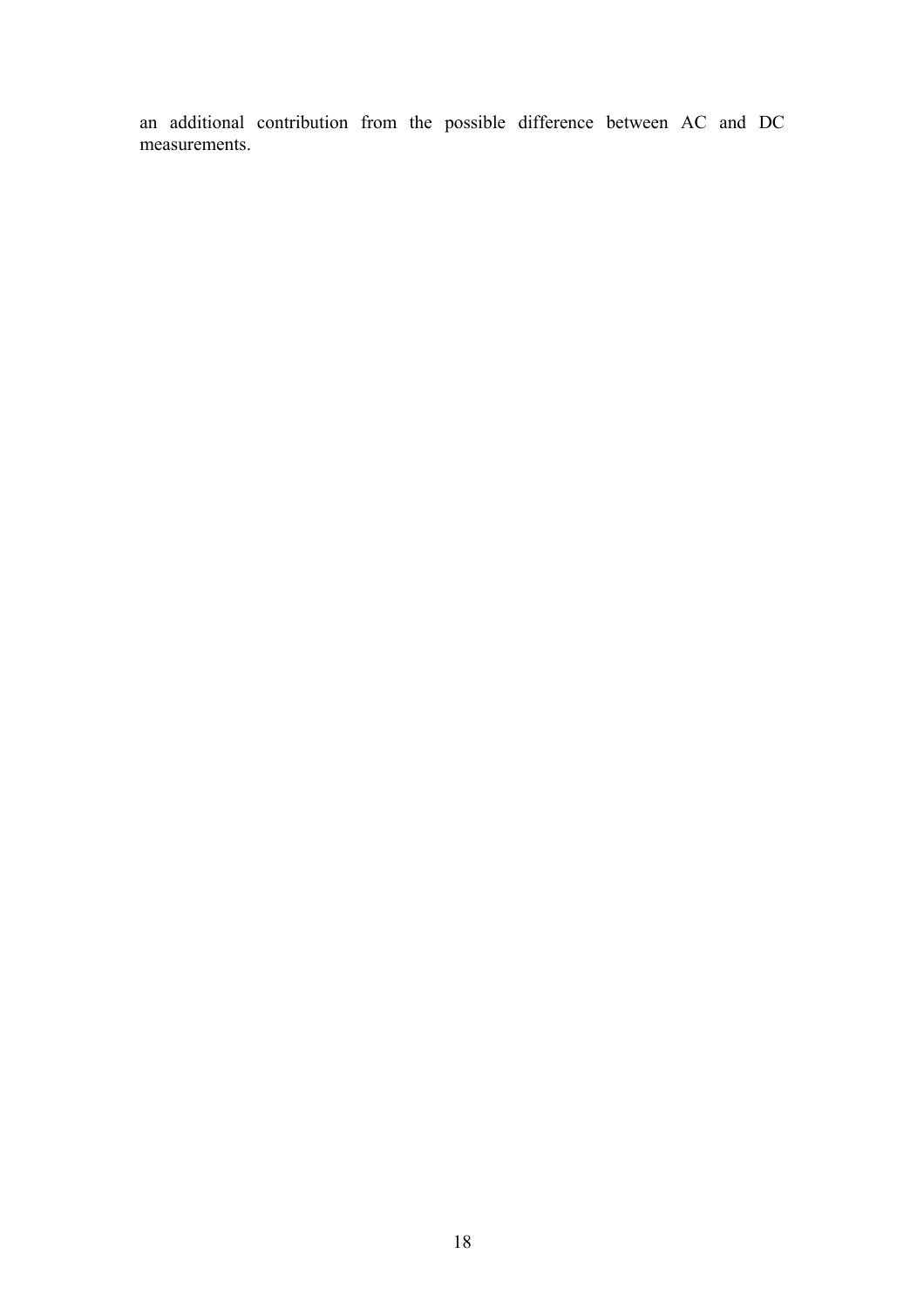# **Appendix 1: Uncertainty Budgets**

# **NPL**

# **Uncertainty budget for ring calibrations**

| <b>Ring Standards Uncertainty</b>                         |                                                       |            |              |             |                |  |           |               |  |
|-----------------------------------------------------------|-------------------------------------------------------|------------|--------------|-------------|----------------|--|-----------|---------------|--|
| Source of uncertainty                                     | Reference                                             | Value Type |              | Prob.Dist.  | Divisor $C_i$  |  | $u_i$     | $V_i$ or      |  |
|                                                           |                                                       | $(\pm\%)$  |              |             |                |  | $(\pm\%)$ | $V_{\rm eff}$ |  |
|                                                           |                                                       |            |              |             |                |  |           |               |  |
| Dimensions of ring                                        | Paper ref.2                                           | 0.03       | B            | normal      | $\overline{2}$ |  | 0.015     | inf           |  |
| Calculation of average path<br>length of of eddy currents | Paper ref.2                                           | 0.02       | B            | rectangular | 1.7321         |  | 0.012     | inf           |  |
| Skin effect correction                                    | Interpolation from<br>paper ref.2                     | 0.17       | B            | rectangular | 1.7321         |  | 0.098     | inf           |  |
| Errors caused by capacitance<br>between windings          | Interpolation from<br>paper ref.2                     | 0.10       | B            | rectangular | 1.7321         |  | 0.058     | inf           |  |
| Bridge calibration error                                  |                                                       | 0.15       | B            | normal      | 2              |  | 0.075     | inf           |  |
| Bridge resolution                                         |                                                       | 0.02       | B            | rectangular | 1.7321         |  | 0.012     | inf           |  |
| Temperature measurement                                   |                                                       | 0.12       | B            | rectangular | 1.7321         |  | 0.069     | inf           |  |
| Repeatability of measurement                              |                                                       | 0.235      | $\mathsf{A}$ | normal      |                |  | 0.235     | inf           |  |
| Combined uncertainty                                      |                                                       |            |              |             |                |  | 0.281     |               |  |
| <b>Expanded</b> uncertainty                               |                                                       |            | $k=2$        |             |                |  | 0.563     |               |  |
|                                                           | The expanded uncertainty is rounded up to $\pm 0.6\%$ |            |              |             |                |  |           |               |  |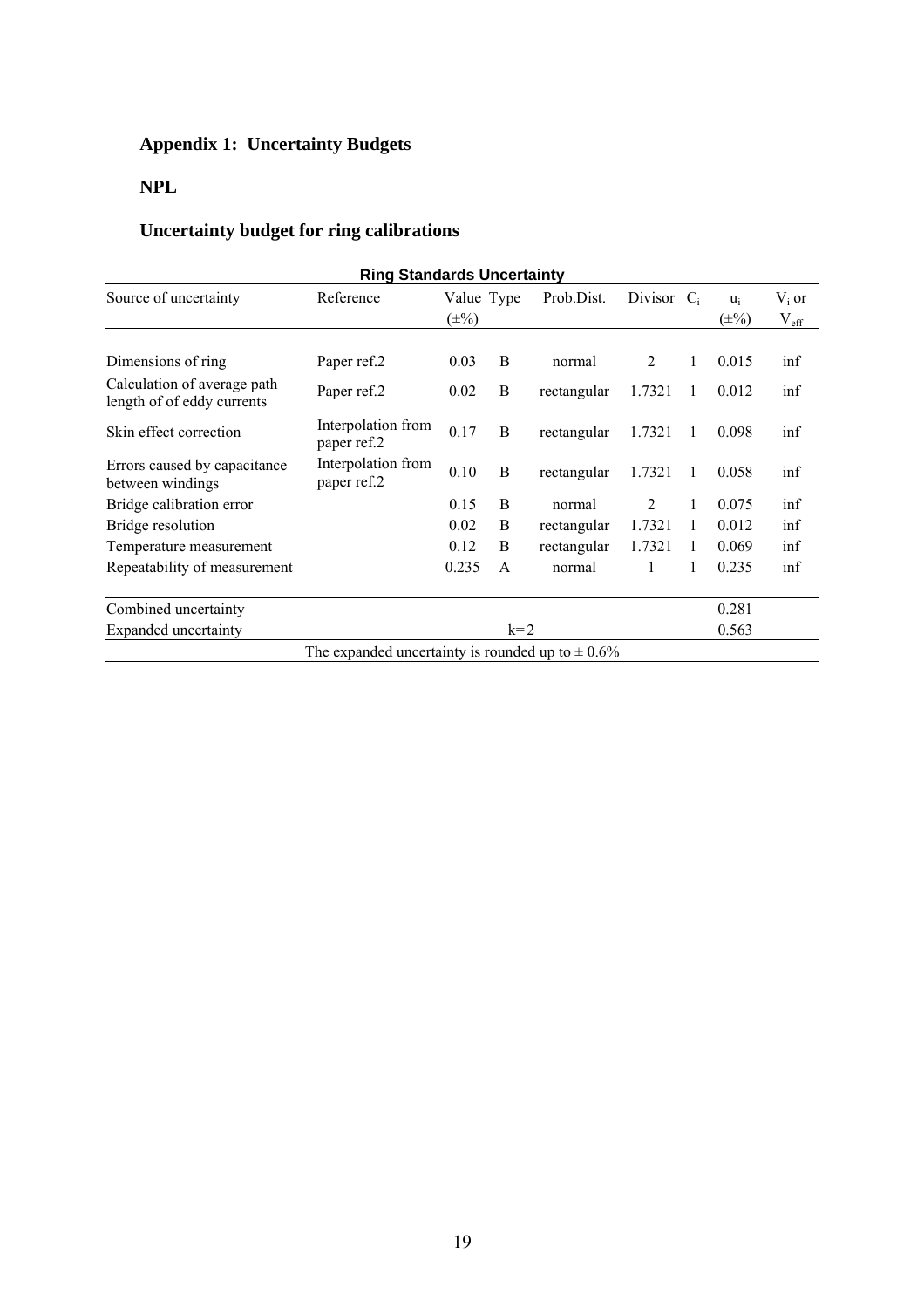The model used for the conductivity 
$$
\sigma
$$
 is:  $\frac{1}{\sigma} = \rho = \frac{\pi}{\ln(2)} d R_{ref} r f(r) (1 + \delta r_{th}) (1 + \delta r_{lin}) (1 + \delta r_{T}) (1 + \delta_{cont})$ 

| Parameter                                 | Value                   |             | Uncertainty          |             | Sensitivity<br>coefficient |               | Uncertainty<br>distribution | Uncer-<br>tainty     |
|-------------------------------------------|-------------------------|-------------|----------------------|-------------|----------------------------|---------------|-----------------------------|----------------------|
|                                           |                         |             |                      |             |                            |               |                             | $[n\Omega m]$        |
| Thickness d of the sample                 | 10059.4                 | $\mu$ m     | 1.00                 | $\mu$ m     | $2.78 \cdot 10^{-6}$       | $\Omega$      | normal                      | $2.78 \cdot 10^{-3}$ |
| Contact size $\delta_{cont}$              | $\theta$                |             | $4.62 \cdot 10^{-7}$ |             | $2.79 \cdot 10^{-2}$       | $\mu\Omega$ m | rectangular                 | $1.29 \cdot 10^{-5}$ |
| Reference resistor $R_{ref}$              | 14.9665                 | $\mu\Omega$ | $4.49 \cdot 10^{-4}$ | $\mu\Omega$ | $1.87 \cdot 10^{+3}$       | μm            | normal                      | $8.38 \cdot 10^{-4}$ |
| Measured ratio r                          | $4.09317 \cdot 10^{-2}$ |             | $3.27 \cdot 10^{-6}$ |             | $6.82 \cdot 10^{-1}$       | $\mu\Omega$ m | normal                      | $2.23 \cdot 10^{-3}$ |
| Correction factor $f(r)$                  |                         |             | $5.77 \cdot 10^{-6}$ |             | $2.79 \cdot 10^{-2}$       | $\mu\Omega$ m | rectangular                 | $1.61 \cdot 10^{-4}$ |
| Residual thermal voltages $\delta r_{th}$ | $\overline{0}$          |             | $1.15 \cdot 10^{-4}$ |             | $2.79 \cdot 10^{-2}$       | $\mu\Omega$ m | rectangular                 | $3.23 \cdot 10^{-3}$ |
| Non-linearity nV-meter $\delta r_{lin}$   | $\overline{0}$          |             | $5.77 \cdot 10^{-5}$ |             | $2.79 \cdot 10^{-2}$       | $\mu\Omega$ m | rectangular                 | $1.61 \cdot 10^{-3}$ |
| Temperature effect sample $\delta r_T$    | $-1.85 \cdot 10^{-4}$   |             | $8.00 \cdot 10^{-5}$ |             | $2.79 \cdot 10^{-2}$       | $\mu\Omega$ m | normal                      | $2.23 \cdot 10^{-3}$ |
| Resistivity $\rho$ :                      | 27.926                  | $n\Omega$ m |                      |             | Total uncertainty:         |               |                             | $5.60 \cdot 10^{-3}$ |

Total expanded uncertainty (k=2):  $1.12 \cdot 10^{-2}$ 

Final result: conductivity  $\sigma$  = (35.809  $\pm$  0.014) MS/m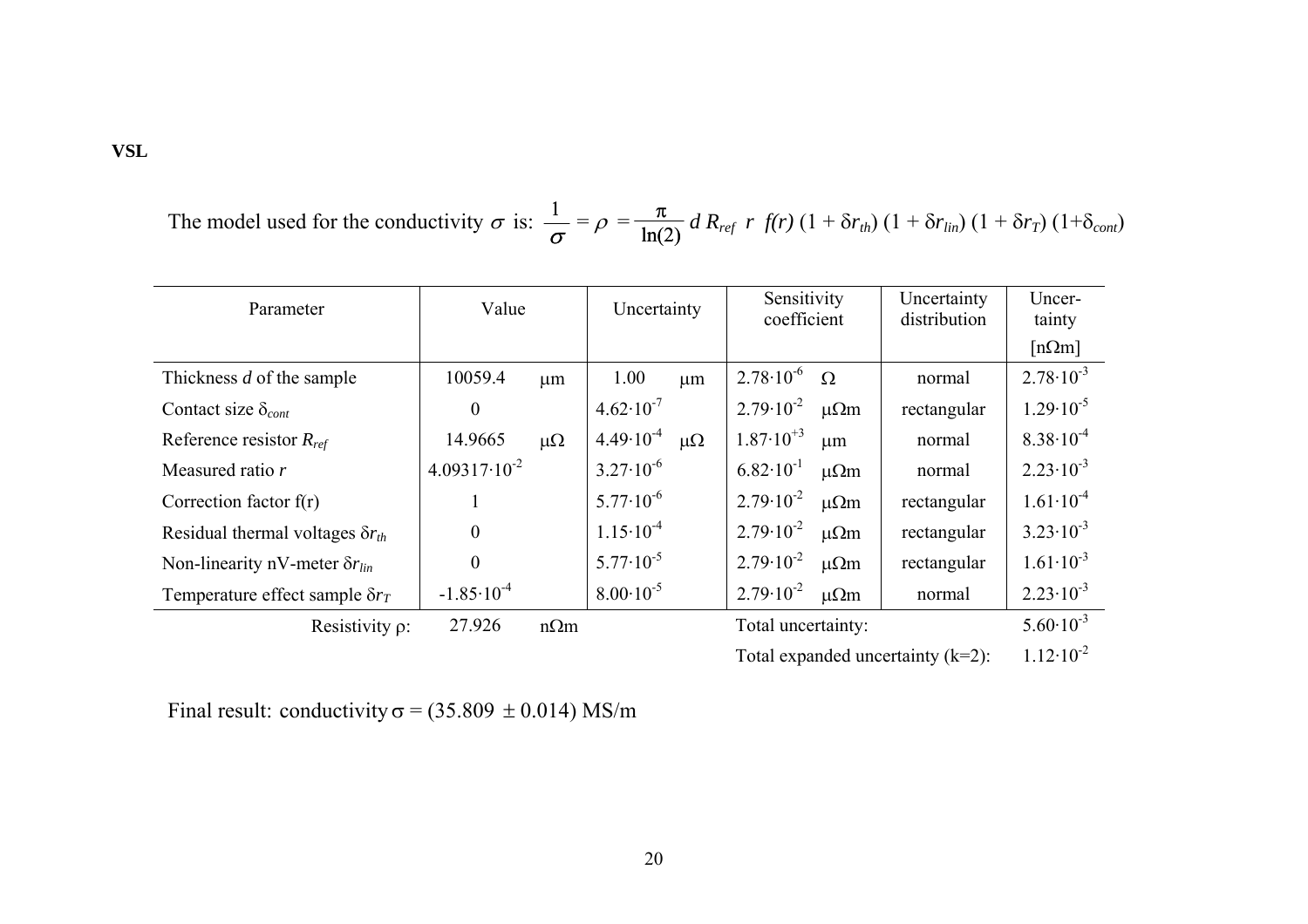## **PTB**

|                             | value        | $\mathfrak u$   | $C_i$ | $C_i u$                      | $(C_i u)^2$                    | $\mathbf{v}$        | $u^4/v$                        |
|-----------------------------|--------------|-----------------|-------|------------------------------|--------------------------------|---------------------|--------------------------------|
| $\overline{d}$              | 9,95840 mm   | $9.10^{-5}$     | 1     | $9.10^{-5}$                  | $8,10.10^{-09}$                | $\overline{4}$      | $1,64 \cdot 10^{-17}$          |
| $U_1$                       | 5,3716 µV    | $1,1.10^{-4}$   | 1     | $1,1.10^{-4}$                | $1,21 \cdot 10^{-08}$          | 3                   | $4,88 \cdot 10^{-17}$          |
| $U_2$                       | 5,3872 µV    | $1,3.10^{-4}$   | 1     | $1,3.10^{-4}$                | $1,69.10^{-08}$                | 3                   | $9,52 \cdot 10^{-17}$          |
| $U_3$                       | 5,3703 µV    | $9,4.10^{-5}$   | 1     | $9,4.10^{-5}$                | $8,84 \cdot 10^{-09}$          | 3                   | $2,60 \cdot 10^{-17}$          |
| $U_4$                       | 5,3861 µV    | $7,5.10^{-5}$   | 1     | $7,5.10^{-5}$                | $5,62 \cdot 10^{-09}$          | 3                   | $1,05 \cdot 10^{-17}$          |
| $\overline{I}$              | 9,9975 A     | $1,5.10^{-5}$   | 1     | $1,5\cdot\overline{10^{-5}}$ | $2,25 \cdot 10^{-10}$          | $\infty$            | $\theta$                       |
| $k_{\text{NVM}}(1)$         | 0,99985      | $4,3.10^{4}$    |       | $4,3\cdot\overline{10^{-4}}$ | $1,85 \cdot 10^{-07}$          | $\infty$            | $\theta$                       |
| $k_{\text{NVM}}(2)$         | 1            | $2.10^{-5}$     | 1     | $2.10^{-5}$                  | $4,00 \cdot 10^{-10}$          | $\infty$            | $\theta$                       |
| $k_{\rm edge}$              | 1            | $\theta$        | 1     | $\theta$                     | $\theta$                       | $\infty$            | $\boldsymbol{0}$               |
| $k_{\mathrm{T}\text{-oil}}$ | $\mathbf{1}$ | $5,2.10^{-5}$   | 1     | $5,2.10^{-5}$                | $2,70\cdot\overline{10^{-09}}$ | $\infty$            | $\theta$                       |
| $k_{\rm r}$                 | 1            | $\theta$        | 1     | $\theta$                     | $\theta$                       | $\infty$            | $\theta$                       |
| $k_{\text{flat}}$           | 1            | $3,2.10^{-9}$   | 1     | $3,2.10^{-9}$                | $1,02 \cdot 10^{-17}$          | $\infty$            | $\theta$                       |
|                             |              | $4,90.10^{-04}$ |       |                              | $2,40.10^{-07}$                | $v_{\rm eff} = 291$ | $1,97\cdot\overline{10^{-16}}$ |
|                             | $k = 2$      | $9,79.10^{-04}$ |       |                              |                                |                     |                                |

sample uncertainty budget for Van der Pauw measurement for copper-germanium

## result:  $(41,187 \pm 0,040)$  MS/m

| sample uncertainty budget for bar shaped sample measurement for copper-germanium |  |  |  |  |
|----------------------------------------------------------------------------------|--|--|--|--|
|                                                                                  |  |  |  |  |
|                                                                                  |  |  |  |  |

|                             | value        | $\boldsymbol{u}$             | $C_i$ | $C_i u$             | $(C_i \overline{u})^2$ | $\mathbf{v}$           | $u^4/v$               |
|-----------------------------|--------------|------------------------------|-------|---------------------|------------------------|------------------------|-----------------------|
| $\boldsymbol{d}$            | 10,0614 mm   | $7,9.10^{-5}$                | 1     | $7.9 \cdot 10^{-5}$ | $6,24.10^{-09}$        | 14                     | $2,78\cdot10^{-18}$   |
| $U_1$                       | 30,1780 µV   | $1,2\cdot\overline{10^{-5}}$ | 1     | $1,2.10^{-5}$       | $1,44 \cdot 10^{-10}$  | 10                     | $2,07 \cdot 10^{-21}$ |
| $U_2^*$                     | 60,0471 µV   | $2,6.10^{-5}$                | 1     | $\theta$            | $\theta$               | 10                     | $\theta$              |
| $U_3$                       | 90,2079 µV   | $7.10^{-6}$                  | 1     | $7.10^{-6}$         | $4,90.10^{-11}$        | 10                     | $2,40.10^{-22}$       |
| $l_1$                       | 100,200 mm   | $1,7.10^{-5}$                | 1     | $1,7.10^{-5}$       | $2,89 \cdot 10^{-10}$  | $\infty$               | $\mathbf{0}$          |
| l <sub>2</sub>              | 200,054 mm   | $1,7.10^{-5}$                | 1     | $1,7.10^{-5}$       | $2,89.10^{-10}$        | $\infty$               | $\theta$              |
| $l_3$                       | 299,129 mm   | $1,7.10^{-5}$                | 1     | $1,7.10^{-5}$       | $2,89 \cdot 10^{-10}$  | $\infty$               | $\theta$              |
| $\boldsymbol{B}$            | 80,0497 mm   | $6.10^{-5}$                  |       | $6.10^{-5}$         | $3,60 \cdot 10^{-09}$  | $\overline{4}$         | $3,24 \cdot 10^{-18}$ |
| $\overline{I}$              | 9,9975 A     | $1,5.10^{-5}$                | 1     | $1,5.10^{-5}$       | $2,25 \cdot 10^{-10}$  | $\infty$               | $\mathbf{0}$          |
| $k_{\text{NVM}}(1)$         | 0,99985      | $7,6.10^{-5}$                | 1     | $7,6.10^{-5}$       | $5,86.10^{-09}$        | $\infty$               | $\theta$              |
| $k_{\text{NVM}}(2)$         | $\mathbf{1}$ | $5.10^{-5}$                  | 1     | $5.10^{-5}$         | $2,5.10^{-09}$         | $\infty$               | $\boldsymbol{0}$      |
| $k_{\mathrm{T}\text{-oil}}$ | 1            | $5,2\cdot\overline{10^{-5}}$ | 1     | $5,2.10^{-5}$       | $2,70.10^{-09}$        | $\infty$               | $\mathbf{0}$          |
| $k_{\text{tilt}}$           | $\mathbf{1}$ | $1,4.10^{-4}$                | 1     | $1,4.10^{-4}$       | $1,96 \cdot 10^{-08}$  | $\infty$               | $\boldsymbol{0}$      |
|                             |              | $2,03.10^{-04}$              |       |                     | $4,12 \cdot 10^{-08}$  | $v_{\text{eff}}$ = 281 | $6,02 \cdot 10^{-18}$ |
|                             | $k = 2$      | $4,06.10^{-04}$              |       |                     |                        |                        |                       |

\* excluded from evaluation due to poor insulation of one knife edge

result:  $(41,194 \pm 0,017)$  MS/m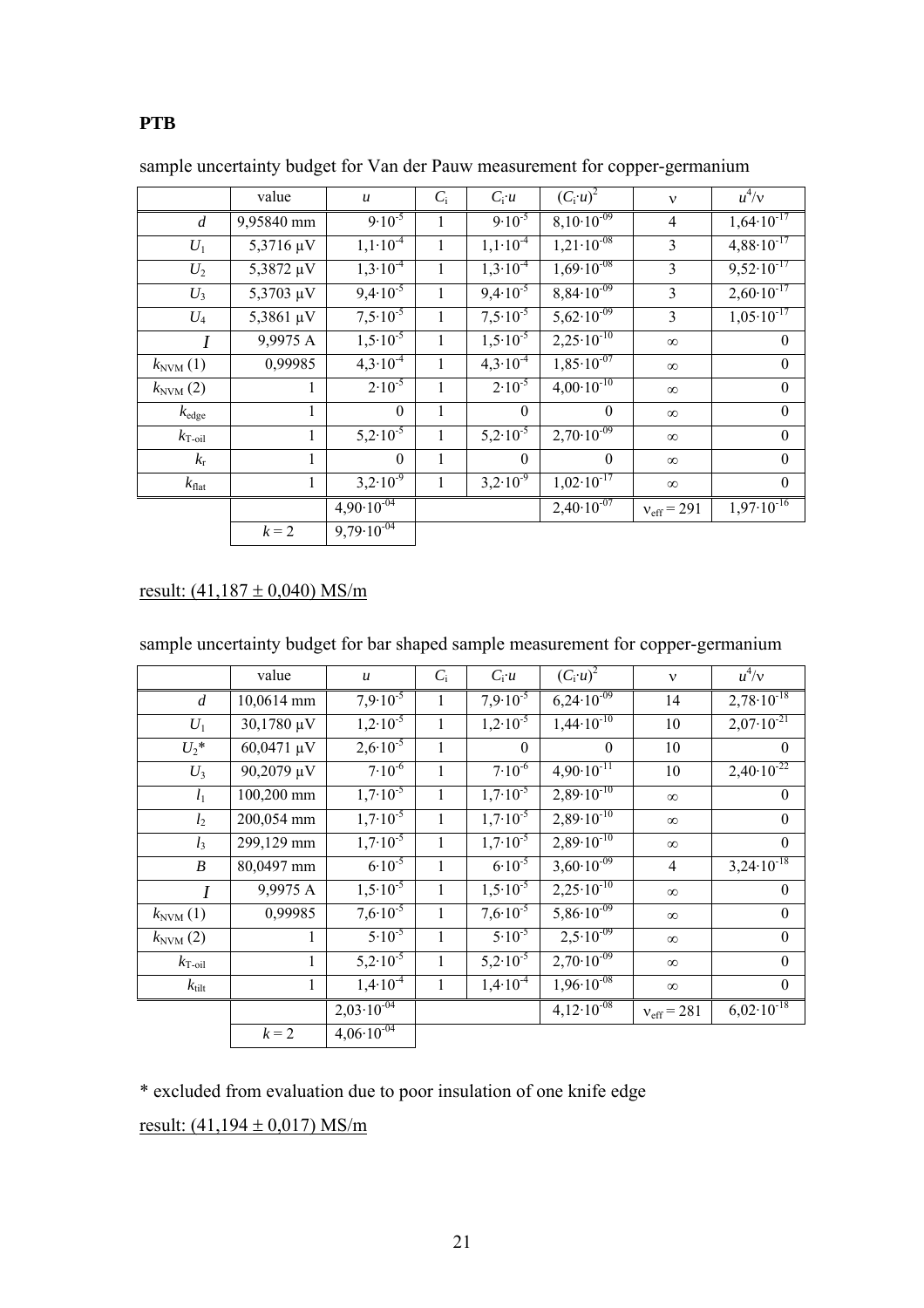## **Appendix 2: Comparison Protocol.**

## **7. Travelling standards**

7.1 Description: Four bar test specimens and four block test specimens have been produced as travelling standards. They have been carefully machined to avoid work hardening and they have been finished by diamond turning to provide a good finish and the minimum variation in dimensions.

The test specimen details are given in the following table:

| Specimen<br>Material      | Bar size        | <b>Block size</b> | Bar and block<br>thickness | Approximate<br>conductivity at |
|---------------------------|-----------------|-------------------|----------------------------|--------------------------------|
|                           | (mm)            | (mm)              | (mm)                       | $20 °C$ (MS/m)                 |
|                           |                 |                   |                            |                                |
| Aluminium                 | $600 \times 80$ | 80 x 80           | 10                         | 36                             |
|                           |                 |                   |                            |                                |
| Aluminium<br>Alloy        | $600 \times 80$ | 80 x 80           | 10                         | 22                             |
|                           |                 |                   |                            |                                |
| Nordic gold<br>(optional) | $300 \times 40$ | 80 x 80           | 10                         | 9                              |
|                           |                 |                   |                            |                                |
| Titanium                  | $600 \times 80$ | 80 x 80           | 10                         | ∍                              |

7.2 Quantities to be measured: Participants should determine the conductivity of the bars/blocks by either a DC or AC technique (or both, if available). Dimensions of the bars/blocks will be provided. At NPL the bars have been measured by both AC and DC methods. The AC measurements were made at frequencies of 10, 30, 60 and 90 kHz. Only AC values measured at 60 kHz are used in this comparison.

## **8. Organisation**

8.1 Co-ordinator: National Physical Laboratory

Queens Road, Teddington, Middlesex, TW11 0LW, UK

| Lesley Henderson           | Stuart Harmon           |
|----------------------------|-------------------------|
| $let: +44 20 8943 7154$    | +44 20 8943 6908        |
| Fax: $+442086140493$       | $+442086140493$         |
| lesley.henderson@npl.co.uk | stuart.harmon@npl.co.uk |

8.2 Participants: One month has been allowed for each participant and includes transportation time to the next participant.

| Laboratory         | Period of measurements              |
|--------------------|-------------------------------------|
| NPL (Co-ordinator) | October $2002 - \text{March } 2003$ |
| PTR                | October $2002 - \text{March } 2003$ |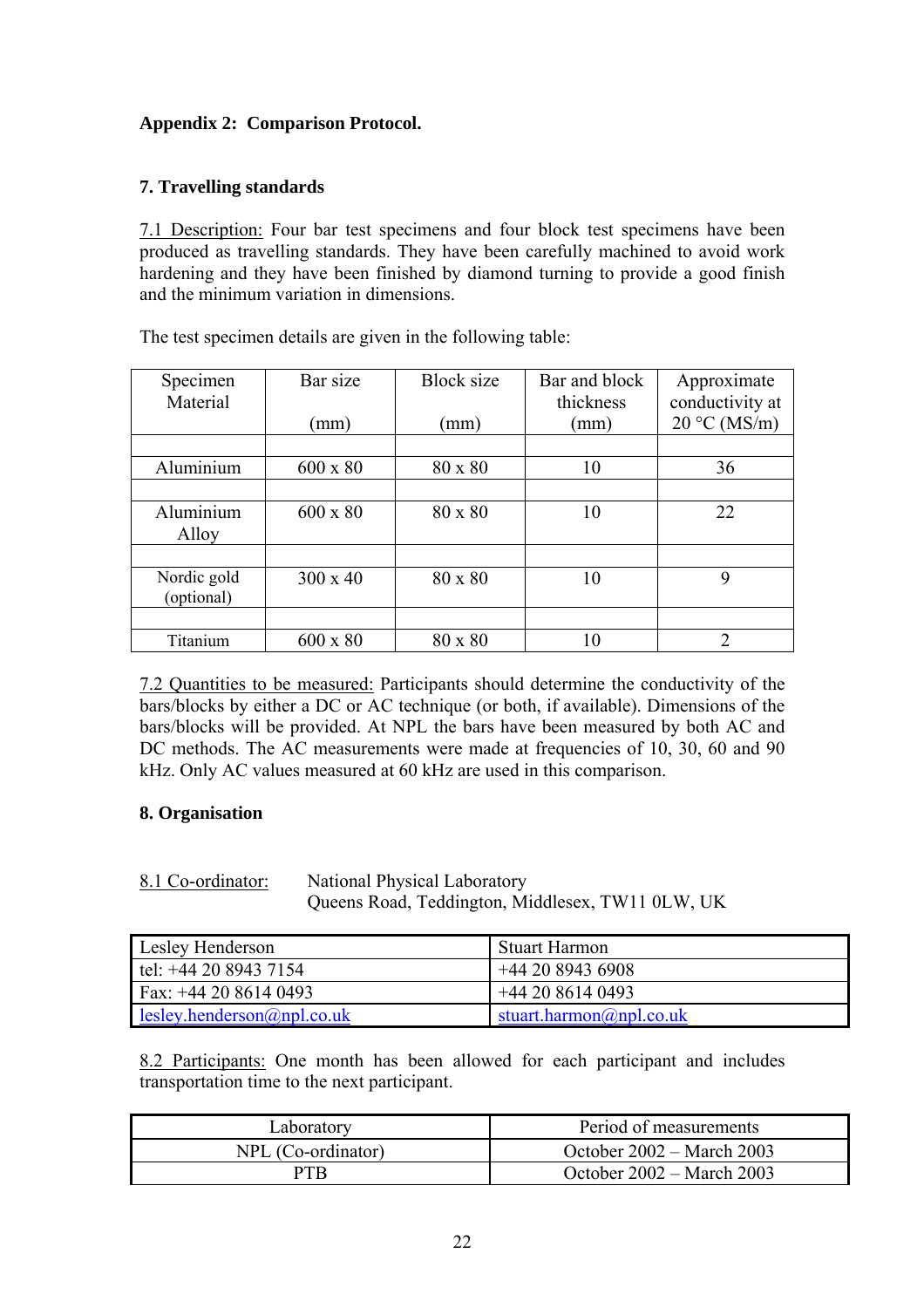| VSI                | October $2002 - \text{March } 2003$ |
|--------------------|-------------------------------------|
| NPL (Co-ordinator) | October $2002 - \text{March } 2003$ |
| <b>IME</b>         | October 2003                        |
| $Boeing+$          | November 2003                       |
| NPL (Co-ordinator) | December 2003                       |

\* - Withdraw from comparison with agreement of NPL, PTB and VSL.

+ - Uncertainties were not received.

See Appendix 2 for participant details.

## **9. Measurements instructions**

9.1 Methods of measurement: The measurand is the electrical conductivity. It should be measured at 20 degrees Celsius. Any deviation from this temperature must be reported and the conductivity corrected to 20 degrees Celsius using temperature coefficients which will be circulated with the standards.

Each participant should use their own DC or AC method. For an AC method, the frequency must be reported.

## **10. Measurement uncertainty**

10.1 Main Uncertainty contributions: Each participant should evaluate all the contributions for their particular measurement technique.

10.2 Reported uncertainty budgets: The uncertainties in the measurement should be calculated in accordance with the ISO Guide to the Expression of Uncertainties in Measurement, stating the k-factor (at 95% confidence level) and the number of degrees of freedom. An uncertainty budget must be included in the report.

#### **11. Measurement report**

11.1 Time constraints: The report should be sent to the pilot laboratory within 6 weeks of completing measurements (BIPM Guidelines).

11.2 Content of the report: In addition to the results and associated uncertainty for each result, the report should contain a brief description of the measurement technique and all relevant defining conditions such as temperature, frequency, date of measurement etc.

A statement should be included describing traceability to the SI. If traceability is taken from another NMI then this should be clear in the report and the uncertainty budget.